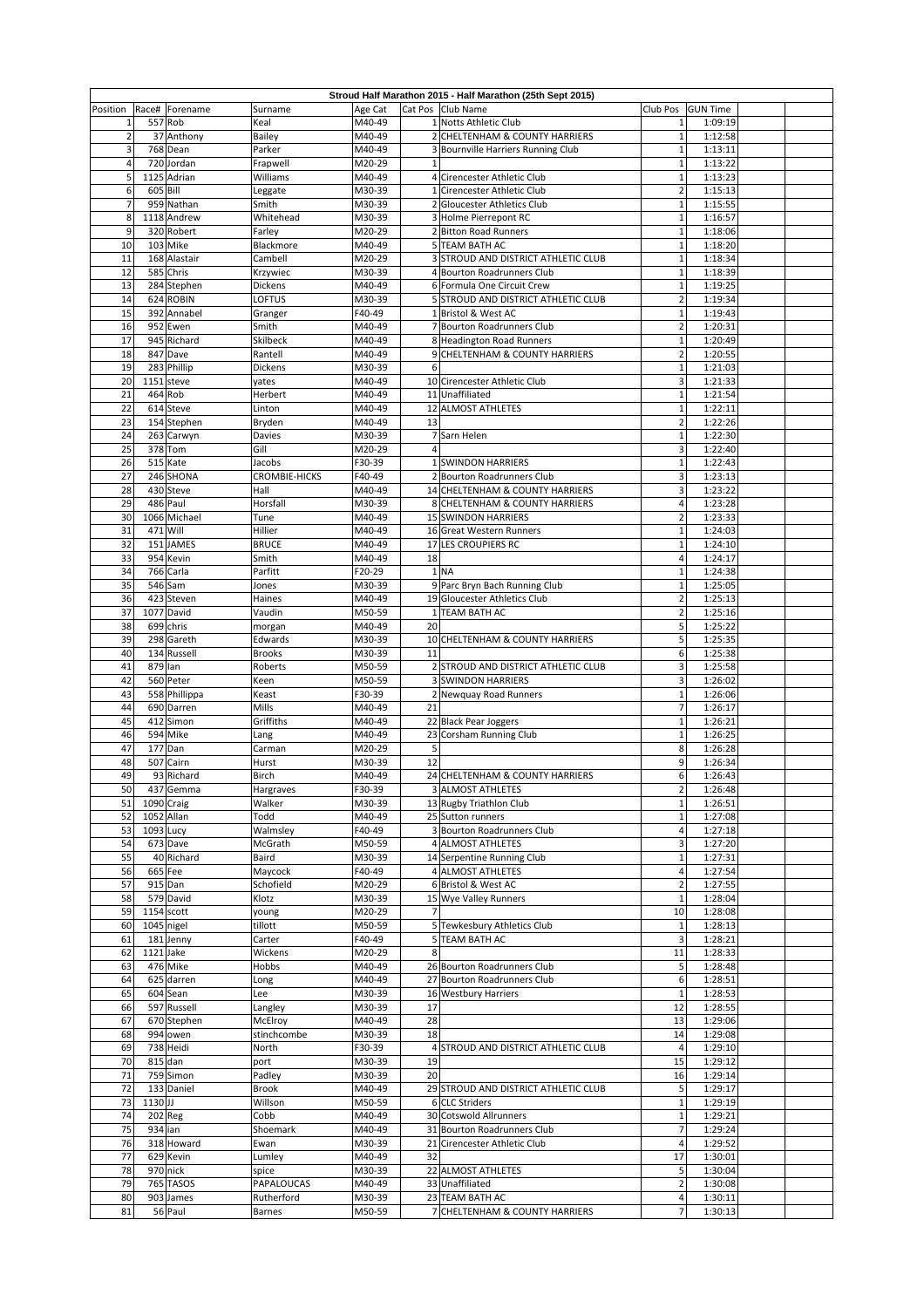| 82         |         | 481 david            | honeywill       | M40-49           |              | 34 Great Western Runners             | $\overline{2}$    | 1:30:18            |  |
|------------|---------|----------------------|-----------------|------------------|--------------|--------------------------------------|-------------------|--------------------|--|
| 83         |         | 881 Mark             | Roberts         | M30-39           |              | 24 Hercules Wimbledon AC             | $\mathbf 1$       | 1:30:24            |  |
| 84         |         | 630 Joseph           | Lumsden         | M30-39           | 25           |                                      | 18                | 1:30:25            |  |
| 85         |         | 775 Neil             | Parry           | M50-59           |              | 8 DURSLEY RUNNING CLUB               | $\mathbf 1$       | 1:30:28            |  |
| 86         |         | 345 Martin           | Ford            | M70+             |              | 1 CHELTENHAM & COUNTY HARRIERS       | 8                 | 1:30:31            |  |
| 87         |         | 556 Grzegorz         | Kazmierczak     | M30-39           | 26           |                                      | 19                | 1:30:40            |  |
| 88         |         | 126 Billy            | Bradshaw        | M50-59           |              | 9 CLC Striders                       | $\overline{2}$    | 1:30:42            |  |
| 89         |         | 208 Craig            | Collier         | M30-39           |              | 27 Ludlow Runners                    | $\mathbf 1$       | 1:30:44            |  |
| 90         |         | 297 Francesca        | Eddy            | F20-29           |              | 2 Bristol & West AC                  | 3                 | 1:30:50            |  |
| 91         |         | 508 George           | Ind             | M30-39           | 28           |                                      | 20                | 1:30:52            |  |
| 92         |         | 512 Kevin            | Jackson         | M50-59           |              | 10 DURSLEY RUNNING CLUB              | $\overline{2}$    | 1:30:56            |  |
| 93         |         | 836 john             | proctor         | M50-59           |              | 11 None                              | $\mathbf 1$       | 1:30:59            |  |
| 94         |         | 621 Peter            | Lloyd           | M50-59           | 12           | <b>Gloucester Athletics Club</b>     | 3                 | 1:31:15            |  |
|            |         |                      |                 |                  | 13           |                                      |                   |                    |  |
| 95         |         | 779 Simon            | Peach           | M50-59           |              |                                      | 21                | 1:31:21            |  |
| 96         |         | 441 charles          | harris          | M30-39           | 29           |                                      | 22                | 1:31:37            |  |
| 97         |         | 62 paul              | beach           | M30-39           | 30           |                                      | 23                | 1:31:39            |  |
| 98         |         | 929 Rachel           | Shaw            | F40-49           |              | 6 Headington Road Runners            | $\overline{2}$    | 1:31:50            |  |
| 99         |         | 24 Marcus            | Angell          | M30-39           |              | $31$ N/a                             | $\mathbf 1$       | 1:31:52            |  |
| 100        |         | 653 Christopher      | marsh           | M50-59           |              | 14 Sellars Bridge Striders           | $\mathbf 1$       | 1:31:56            |  |
| 101        |         | 638 Steve            | Maber           | M50-59           |              | 15 Tewkesbury Athletics Club         | $\overline{2}$    | 1:32:27            |  |
| 102        |         | 740 Paul             | Northup         | M40-49           |              | 35 CLC Striders                      | 3                 | 1:32:31            |  |
| 103        |         | 94 Robert            | Bircher         | M40-49           |              | 36 CLC Striders                      | 4                 | 1:32:33            |  |
| 104        |         | 258 Arthur           | Daley           | M60-69           | $\mathbf{1}$ | <b>Gloucester Athletics Club</b>     | 4                 | 1:32:37            |  |
| 105        |         | 774 Jason            | Parr            | M40-49           |              | 37 Royal Wootton Bassett Hounds RC   | $\mathbf 1$       | 1:32:40            |  |
| 106        |         | 459 Rustam           | Hemsley         | M20-29           |              | 9 CLC Striders                       | 5                 | 1:32:43            |  |
| 107        |         | 410 Christina        | Griffiths       | F30-39           |              | 5 STROUD AND DISTRICT ATHLETIC CLUB  | 6                 | 1:32:46            |  |
| 108        |         | 880 Marc             | Roberts         | M30-39           | 32           |                                      | $\mathbf 1$       | 1:32:50            |  |
| 109        |         | 296 Francis          | Eddolls         | M20-29           |              | 10 Royles tetbury                    | $\mathbf 1$       | 1:33:00            |  |
| 110        |         | 564 Mike             | Kennedy         | M40-49           |              | 38 ALMOST ATHLETES                   | 6                 | 1:33:03            |  |
| 111        | 702 Ben |                      | Morris          | M40-49           | 39           |                                      | 24                | 1:33:10            |  |
| 112        |         | 661 Muir             | Mathieson       | M40-49           | 40           |                                      | 25                | 1:33:13            |  |
| 113        |         | 209 Edward           | Collier         | M50-59           |              | 16 ALMOST ATHLETES                   | 7                 | 1:33:16            |  |
| 114        |         | 1085 Petra           | Vymetalova      | F30-39           |              | 6 ALMOST ATHLETES                    | 8                 | 1:33:26            |  |
| 115        |         | 172 john             | Campanelli      | M50-59           |              | 17 STROUD AND DISTRICT ATHLETIC CLUB | 7                 | 1:33:51            |  |
| 116        |         | 684 Garry            | Merrell         | M30-39           |              | 33 McTimoney Chiropractic            | $\mathbf{1}$      | 1:34:03            |  |
| 117        |         | 832 Craig            | Pritchard       | M30-39           | 34           |                                      | 26                | 1:34:06            |  |
| 118        |         | 657 Tiago            | Martins         | M30-39           | 35           |                                      | 27                | 1:34:11            |  |
| 119        |         | 586 Kate             | Krzywiec        | F40-49           |              | 7 Bourton Roadrunners Club           | 8                 | 1:34:14            |  |
| 120        |         | 524 Carl             | Jenkins         | M20-29           |              | 11 BOARS                             | $\mathbf 1$       | 1:34:17            |  |
| 121        |         | <b>598 NIck</b>      | Langridge       | M60-69           |              | 2 THORNBURY RUNNING CLUB             | $\mathbf{1}$      | 1:34:21            |  |
| 122        |         | 73 Aaron             | Bennett         | M30-39           |              | 36 Gloucester Athletics Club         | 5                 | 1:34:24            |  |
| 123        |         | 616 Froylan          | Litherland      | M30-39           | 37           |                                      | 28                | 1:34:32            |  |
| 124        |         | 139 Grant            | Brown           | M30-39           | 38           |                                      | 29                | 1:34:35            |  |
|            |         |                      |                 |                  |              |                                      |                   |                    |  |
|            |         |                      |                 |                  |              |                                      |                   |                    |  |
| 125        |         | 83 nick              | berry           | M30-39           | 39           |                                      | 30                | 1:34:41            |  |
| 126        | 292 Stu |                      | Dudfield        | M40-49           |              | 41 Tewkesbury Running Club           | $1\,$             | 1:34:45            |  |
| 127        |         | 923 Bradley          | Selmes          | M20-29           | 12           |                                      | 31                | 1:34:48            |  |
| 128        |         | 580 Samuel           | Knibbs          | M30-39           |              | 40 Derwent Runners                   | $\mathbf{1}$      | 1:35:04            |  |
| 129        |         | 315 dave             | evans           | M40-49           | 42           |                                      | 32                | 1:35:08            |  |
| 130        |         | 122 garethq          | bradbury        | M30-39           | 41           |                                      | 33                | 1:35:21            |  |
| 131        |         | 1016 georgina        | taft            | F40-49           | 8            |                                      | 34                | 1:35:27            |  |
| 132        |         | 628 Gary             | Luff            | M40-49           | 43           |                                      | 35                | 1:35:30            |  |
| 133        |         | 800 Gary             | Philpott        | M40-49           |              | 44 Sellars Bridge Striders           | 2                 | 1:35:33            |  |
| 134        | 468 Sue |                      | Higgins         | F50-59           |              | 1 Gloucester Athletics Club          | 6                 | 1:35:36            |  |
| 135        |         | 157 Rick             | Budd            | M50-59           |              | 18 Banbury Harriers AC               | $\mathbf 1$       | 1:35:43            |  |
| 136        |         | 979 Kevin            | Stephens        | M40-49           | 45           |                                      | 36                | 1:35:48            |  |
| 137        |         | 383 Chris            | Goddard         | M40-49           | 46           |                                      | 37                | 1:35:51            |  |
| 138        |         | 408 Alexander        | Griffiths       | M30-39           | 42           |                                      | 38                | 1:36:06            |  |
| 139        |         | 342 Paul             | Follos          | M30-39           | 43           |                                      | 39                | 1:36:18            |  |
| 140        |         | 155 tony             | buckland        | M30-39           | 44           | STROUD AND DISTRICT ATHLETIC CLUB    | 8                 | 1:36:21            |  |
| 141        |         | 851 Graham           | Reed            | M40-49           | 47           |                                      | 40                | 1:36:24            |  |
| 142        | 687 Ian |                      | Miller          | M50-59           | 19           |                                      | 41                | 1:36:28            |  |
| 143        |         | 651 Peter            | Marsahll        | M50-59           | 20           |                                      | 42                | 1:36:33            |  |
| 144        |         | 238 Nicholas         | Coyle           | M20-29           | 13           |                                      | 43                | 1:36:36            |  |
| 145        |         | 931 stasia           | shearer-manning | F30-39           |              | 7 STROUD AND DISTRICT ATHLETIC CLUB  | 9                 | 1:36:43            |  |
| 146        |         | 686 Thomas           | Millard         | M40-49           | 48           |                                      | 44                | 1:36:47            |  |
| 147        |         | 643 Robert           | Malin           | M30-39           |              | 45 Stroud Valleys Running Club       | $\mathbf 1$       | 1:36:49            |  |
| 148        |         | 523 Peter            | Jeffery         | M50-59           |              | 21 Gloucester Athletics Club         | $\boldsymbol{7}$  | 1:36:53            |  |
| 149        |         | 1095 peter           | wand            | M50-59           |              | 22 STROUD AND DISTRICT ATHLETIC CLUB | 10                | 1:36:57            |  |
| 150        |         | 101 Nick             | Bishop          | M40-49           |              | 49 Gloucester Athletics Club         | 8                 | 1:37:00            |  |
| 151        |         | 607 Deborah          | Lemoir          | F50-59           |              | 2 Great Western Runners              | 3                 | 1:37:04            |  |
| 152        |         | 175 Lucien           | Campbell-Kemp   | M40-49           |              | 50 Town And Country Harriers         | $\mathbf 1$       | 1:37:05            |  |
| 153        |         | 179 Daryl            | Carpenter       | M40-49           | 51           |                                      | 45                | 1:37:07            |  |
| 154        |         | 811 Clive            | Poole           | M40-49           |              | 52 Gloucester Athletics Club         | 9                 | 1:37:10            |  |
| 155        |         | 746 david            | O'Brien         | M30-39           |              | 46 Wye Valley Runners                | $\mathbf 2$       | 1:37:10            |  |
| 156        |         | 555 Andrew           | Kaye            | M50-59           |              | 23 FOREST OF DEAN AC                 | $\mathbf 1$       | 1:37:12            |  |
| 157        |         | 647 Richard          | Mann            | M40-49           | 53           |                                      | 46                | 1:37:16            |  |
| 158        |         | 773 Tom              | Parling         | M20-29           | 14           |                                      | 47                | 1:37:19            |  |
| 159        |         | 461 Stuart           | Henson          | M50-59           | 24           |                                      | 48                | 1:37:21            |  |
| 160        |         | 427 Emma             | Hall            | F30-39           |              | 8 ALMOST ATHLETES                    | 9                 | 1:37:23            |  |
| 161        |         | 1102 Stephen         | Watkins         | M30-39           | 47           |                                      | 49                | 1:37:30            |  |
| 162        |         | 470 Chris            | Hill            | M20-29           | 15           |                                      | 50                | 1:37:32            |  |
| 163<br>164 |         | 708 Paul<br>317 mark | Moss<br>everall | M30-39<br>M40-49 | 48           | 54 Halesowen Tri                     | 51<br>$\mathbf 1$ | 1:37:33<br>1:37:42 |  |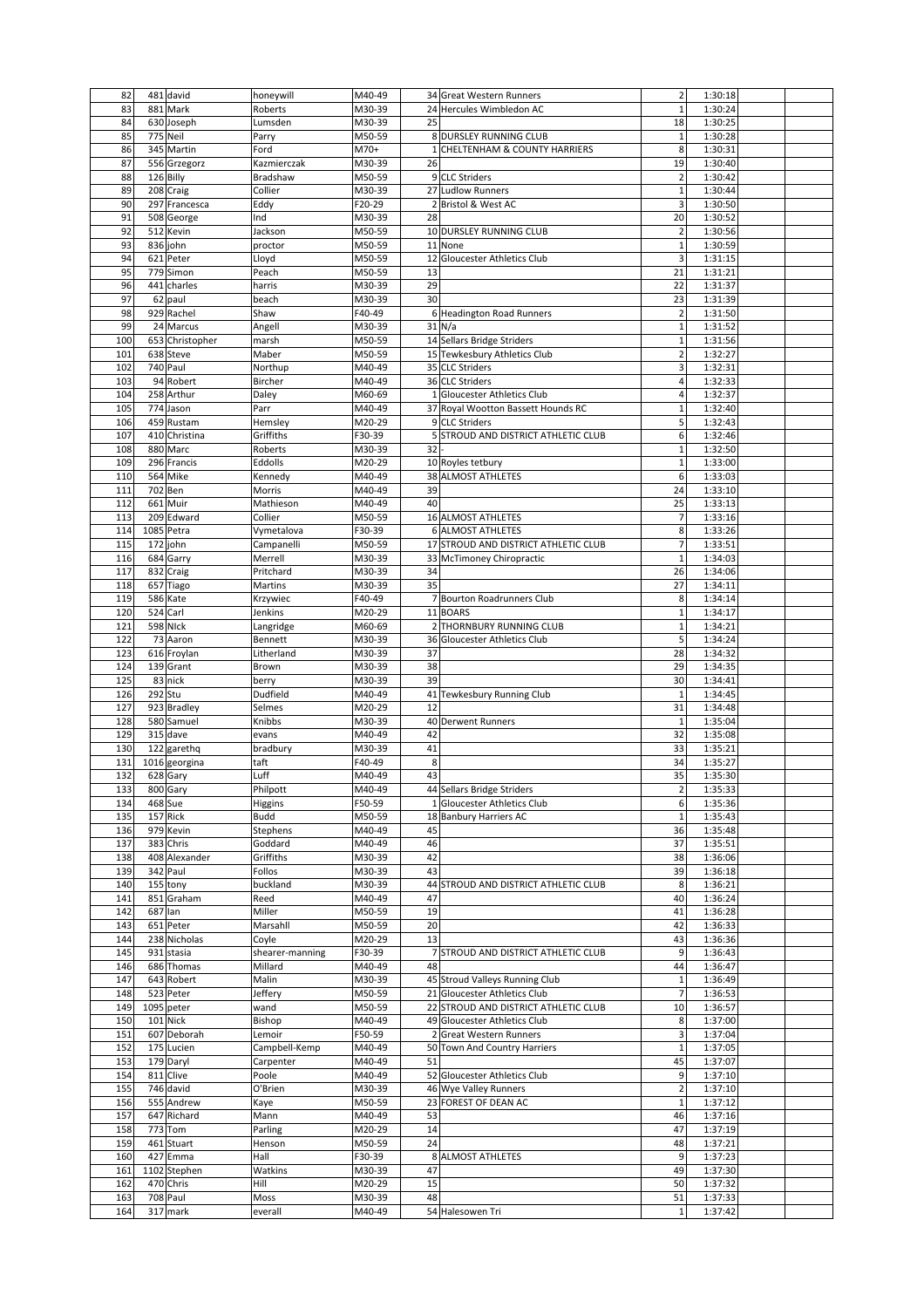| 165 |           | 551 Judith   | Kalthoff          | F30-39 | 9 Headington Road Runners                      | 3              | 1:37:45 |
|-----|-----------|--------------|-------------------|--------|------------------------------------------------|----------------|---------|
| 166 | 1020 Jake |              | Tay               | M40-49 | 55 None                                        | $\overline{2}$ | 1:37:48 |
| 167 |           | 676 Mario    | McNamara          | M50-59 | 25 STROUD AND DISTRICT ATHLETIC CLUB           | 11             | 1:37:54 |
| 168 |           | 385 Andrew   | Golding           | M30-39 | 49 BAD Tri                                     | $\mathbf{1}$   | 1:38:05 |
| 169 |           | 442 Michael  | Harris            | M30-39 | 50                                             | 52             | 1:38:07 |
| 170 | 591 Gill  |              | Tavner            | F40-49 | 9 Stroud and District athletic club            | 12             | 1:38:10 |
| 171 |           | 719 Mark     | Nalder            | M40-49 | 56                                             | 53             | 1:38:16 |
| 172 |           | 852 nathan   | reeks             | M30-39 | 51 Caldicot running club                       | $\mathbf{1}$   | 1:38:18 |
| 173 |           | 706 Paul     | Morris            | M50-59 | <b>26 LES CROUPIERS RC</b>                     | $\overline{2}$ | 1:38:29 |
| 174 |           | 618 Anthony  | Liviabella        | M40-49 | STROUD AND DISTRICT ATHLETIC CLUB<br>57        | 13             | 1:38:34 |
| 175 | 1150 lain |              | Yarranton         | M40-49 | 58                                             | 54             | 1:38:40 |
| 176 |           | 425 Peter    | Haken             | M40-49 | 59 ALMOST ATHLETES                             | 10             | 1:38:45 |
| 177 | 366 Neil  |              | Garner            | M40-49 | 60                                             | 55             | 1:38:46 |
| 178 | 171 Neil  |              | Cameron           | M50-59 | 27                                             | 56             | 1:38:53 |
| 179 |           | 1061 William | Trippett          | M40-49 | 61                                             | 57             | 1:38:55 |
| 180 | 510 Tim   |              | Ingham            | M40-49 | 62<br>Cirencester Athletic Club                | 5              | 1:38:58 |
| 181 |           | 14 Ben       | Amigoni           | M30-39 | 52                                             | 58             | 1:38:59 |
| 182 |           | 127 Simon    | <b>Brasier</b>    | M30-39 | 53                                             | 59             | 1:39:01 |
| 183 |           | 700 Mark     |                   | M50-59 | 28 Coalville Wheelers                          | $\mathbf 1$    | 1:39:05 |
| 184 |           | 80 Jolene    | Morgan            | F20-29 |                                                | $\mathbf{1}$   | 1:39:07 |
| 185 |           |              | Bereza            |        | 3 Emersons Green Running Club<br>63 Cheddar RC | $\mathbf{1}$   |         |
|     | 538 Phil  |              | Johnson           | M40-49 |                                                |                | 1:39:10 |
| 186 |           | 1080 Rachel  | Vines             | F30-39 | 10 CLC Striders                                | 6              | 1:39:15 |
| 187 |           | 403 Graham   | Grew              | M60-69 | 3 Great Western Runners                        | 4              | 1:39:18 |
| 188 |           | 5 Jim        | Adams             | M50-59 | 29 STROUD AND DISTRICT ATHLETIC CLUB           | 14             | 1:39:20 |
| 189 |           | 910 Daniel   | Sanderson         | M40-49 | 64                                             | 60             | 1:39:24 |
| 190 |           | 224 Chris    | Cooper            | M30-39 | 54                                             | 61             | 1:39:26 |
| 191 |           | 475 Chris    | Hitchings         | M20-29 | 16                                             | 62             | 1:39:29 |
| 192 |           | 876 Paul     | Robbins           | M40-49 | 65 Northbrook AC                               | $\mathbf{1}$   | 1:39:31 |
| 193 | 1048 Paul |              | Timms             | M50-59 | 30 STROUD AND DISTRICT ATHLETIC CLUB           | 15             | 1:39:35 |
| 194 |           | 124 Paul     | <b>Bradley</b>    | M30-39 | 55                                             | 63             | 1:39:43 |
| 195 |           | 581 Stephen  | Knibbs            | M30-39 | 56 None                                        | 3              | 1:40:08 |
| 196 |           | 776 Matthew  | Partridge         | M40-49 | 66                                             | 64             | 1:40:11 |
| 197 |           | 913 David    | Saunders          | M60-69 | 4 DURSLEY RUNNING CLUB                         | 3              | 1:40:15 |
| 198 |           | 568 Alex     | Keylock           | M30-39 | 57                                             | 65             | 1:40:17 |
| 199 |           | 483 Chris    | Hopkins           | M50-59 | 31                                             | 66             | 1:40:26 |
| 200 |           | 960 Peter    | Smith             | M30-39 | 58                                             | 67             | 1:40:37 |
| 201 |           | 357 Helen    | Fursman           | F30-39 | 11 ALMOST ATHLETES                             | 11             | 1:40:40 |
| 202 |           | 997 Dave     | Stokes-Richardson | M30-39 | 59                                             | 68             | 1:40:54 |
| 203 | 1067 Liam |              | Tunney            | M40-49 | 67                                             | 69             | 1:40:57 |
| 204 |           | 180 Paul     | Carruthers        | M30-39 | 60 Hucclecote Harriers                         | $\mathbf{1}$   | 1:40:59 |
| 205 |           | 971 michelle | spokes            | F30-39 | 12                                             | 70             | 1:41:01 |
| 206 |           | 295 Mark     |                   | M20-29 | 17                                             | 71             | 1:41:05 |
| 207 |           | 458 David    | Dyer              | M50-59 | 32 CHELTENHAM & COUNTY HARRIERS                |                | 1:41:06 |
|     |           |              | Hemmings          |        |                                                | 9              |         |
| 208 |           | 303 Tom      | Elliott           | M30-39 | 61 Kingswood Tri Club                          | $\mathbf 1$    | 1:41:12 |
| 209 |           | 875 Stuart   | Ritchie           | M20-29 | 18                                             | 72             | 1:41:13 |
| 210 |           | 453 Scott    | Hayes             | M20-29 | 19                                             | 73             | 1:41:14 |
| 211 |           | 424 joshua   | haken             | M20-29 | 20                                             | 74             | 1:41:15 |
| 212 |           | 728 Geoff    | Newman            | M60-69 | 5<br><b>Black Pear Joggers</b>                 | $\overline{2}$ | 1:41:15 |
| 213 |           | 603 Andrew   | .aws              | M40-49 | 68<br><b>Great Western Runners</b>             | 5              | 1:41:17 |
| 214 |           | 822 Sam      | Pouncey           | M20-29 | 21                                             | 75             | 1:41:18 |
| 215 |           | 857 john     | regan             | M50-59 | 33                                             | 76             | 1:41:22 |
| 216 |           | 983 Darrin   | Stevens           | M40-49 | 69                                             | 77             | 1:41:26 |
| 217 |           | 438 John     | Hargreaves        | M60-69 | 6 Great Western Runners                        | 6              | 1:41:33 |
| 218 |           | 95 Louisa    | Birkin            | F30-39 | 13 Stroud Valleys Running Club                 | $\mathbf 2$    | 1:41:35 |
| 219 |           | 375 Robert   | Giles             | M40-49 | 70 Sellars Bridge Striders                     | 3              | 1:41:36 |
| 220 |           | 1069 David   | Turner            | M30-39 | 62                                             | 78             | 1:41:38 |
| 221 |           | 361 Karen    | Galpin            | F50-59 | 3 ALMOST ATHLETES                              | 12             | 1:41:40 |
| 222 |           | 631 James    | Lusty             | M20-29 | 22                                             | 79             | 1:41:42 |
| 223 |           | 328 Alex     | Fereday           | M30-39 | 63                                             | 80             | 1:41:46 |
| 224 |           | 452 Sophie   | Hawkins           | F20-29 | $\overline{4}$                                 | 81             | 1:41:49 |
| 225 |           | 12 Leigh     | Allinson          | M40-49 | 71                                             | 82             | 1:41:52 |
| 226 |           | 785 Patricia | Peever            | F30-39 | 14 ALMOST ATHLETES                             | 13             | 1:41:53 |
| 227 |           | 106 Andy     | Blizzard          | M40-49 | 72 None                                        | 4              | 1:41:56 |
| 228 |           | 940 Robert   | Sidwell           | M20-29 | 23                                             | 83             | 1:41:58 |
| 229 |           | 582 Colin    | Knight            | M50-59 | 34                                             | 84             | 1:41:58 |
| 230 |           | 635 sacha    | lynch             | F40-49 | 10                                             | 85             | 1:42:00 |
| 231 |           | 799 Steve    | Phillipson        | M30-39 | 64                                             | 86             | 1:42:02 |
| 232 |           | 1133 patrick |                   | M50-59 |                                                | $\overline{2}$ | 1:42:03 |
|     |           |              | winstone          |        | 35 Town And Country Harriers                   |                |         |
| 233 |           | 206 Andrew   | Coleman           | M40-49 | 73 N/A                                         | $\overline{2}$ | 1:42:09 |
| 234 |           | 222 Chris    | Coombs            | M30-39 | 65                                             | 87             | 1:42:12 |
| 235 | 1059 Ben  |              | Travers           | M30-39 | 66                                             | 88             | 1:42:17 |
| 236 |           | 234 Carol    | Cowley            | F60-69 | Tewkesbury Athletics Club<br>$\mathbf{1}$      | 3              | 1:42:19 |
| 237 |           | 986 James    | Stevenson         | M20-29 | 24                                             | 89             | 1:42:21 |
| 238 |           | 390 Hannah   | Gornall           | F20-29 | 5 CLC Striders                                 | $\overline{7}$ | 1:42:22 |
| 239 |           | 225 Damien   | Cooper            | M30-39 | 67                                             | 90             | 1:42:23 |
| 240 |           | 655 Michael  | Martin            | M60-69 | 7 PORTISHEAD RUNNING CLUB                      | 1              | 1:42:27 |
| 241 |           | 656 Vicky    | Martin            | F40-49 | STROUD AND DISTRICT ATHLETIC CLUB<br>11        | 16             | 1:42:29 |
| 242 |           | 730 Harvey   | Niblett           | M40-49 | 74                                             | 91             | 1:42:31 |
| 243 |           | 527 Natalie  | Jenks             | F30-39 | 15 Tewkesbury Running Club                     | $\overline{2}$ | 1:42:32 |
| 244 |           | 316 Mark     | Evans             | M30-39 | 68                                             | 92             | 1:42:34 |
| 245 |           | 264 James    | Davies            | M30-39 | 69 DURSLEY RUNNING CLUB                        | $\overline{a}$ | 1:42:37 |
| 246 |           | 615 Andy     | Litchfield        | M40-49 | 75 Dudley Kingswinford RC                      | $\mathbf 1$    | 1:42:40 |
| 247 |           | 810 Adam     | Ponting           | M30-39 | 70                                             | 93             | 1:42:43 |
|     |           |              |                   |        |                                                |                |         |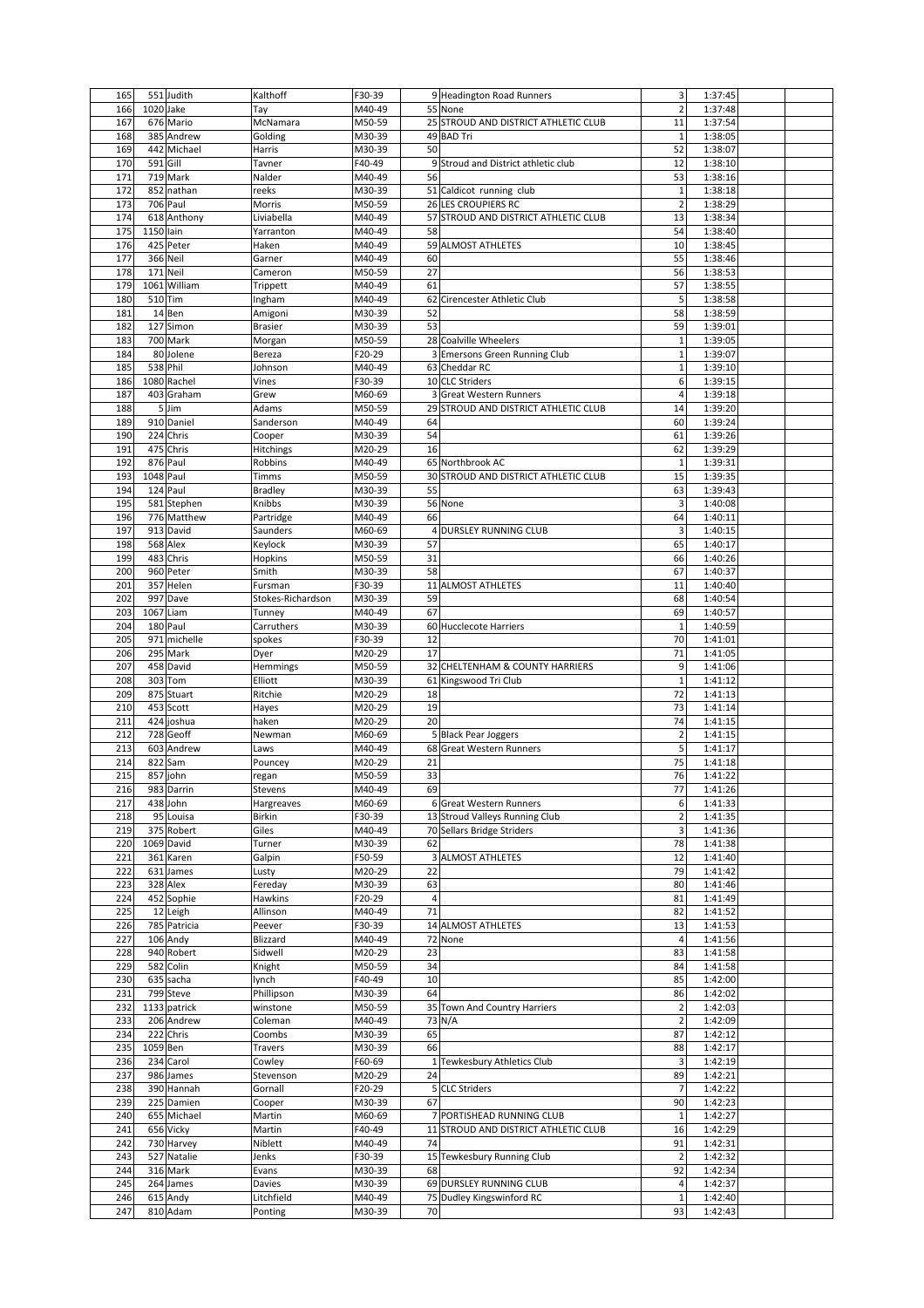| 248 |            | 503 Susan     | Hunt                | F50-59     | 4 Bourton Roadrunners Club              | 9                        | 1:42:48 |
|-----|------------|---------------|---------------------|------------|-----------------------------------------|--------------------------|---------|
| 249 |            | 195 James     | Clay                | M30-39     | 71 ALMOST ATHLETES                      | 14                       | 1:42:50 |
| 250 |            | 455 Simon     | Heath               | M40-49     | 76                                      | 94                       | 1:42:50 |
| 251 |            | 217 Mikey     | Cook                | M30-39     | 72 Kingsway Running Club                | $\mathbf{1}$             | 1:42:54 |
| 252 |            | 18 Hazel      | Anderson            | F50-59     | 5 Royal Wootton Bassett Hounds RC       | $\overline{2}$           | 1:43:04 |
|     |            | 927 Andy      |                     |            |                                         |                          |         |
| 253 |            |               | Shaw                | M50-59     | 36                                      | 95                       | 1:43:05 |
| 254 |            | 944 John      | Skelton             | M40-49     | 77<br>Cheltenham Triathlon Club         | $\mathbf{1}$             | 1:43:09 |
| 255 |            | 27 Jamie      | Armstrong-Hitchings | M20-29     | 25                                      | 96                       | 1:43:10 |
| 256 |            | 565 matthew   | kenward             | M30-39     | 73 Wye Valley Runners                   | 3                        | 1:43:14 |
| 257 |            | 858 Alastair  | Reid                | M40-49     | 78                                      | 97                       | 1:43:15 |
| 258 |            | 840 Ivan      | Quinlan             | M40-49     | 79                                      | 98                       | 1:43:17 |
| 259 |            | 431 Daniel    | Hamby               | M30-39     | 74                                      | 99                       | 1:43:20 |
| 260 |            | 750 Jamie     | osborne             | M30-39     | 75 Cotswold Allrunners                  | $\overline{2}$           | 1:43:24 |
| 261 |            | 513 Richard   | Jackson             | M40-49     | <b>80 THORNBURY RUNNING CLUB</b>        | $\overline{2}$           | 1:43:24 |
|     |            |               |                     |            |                                         |                          |         |
| 262 |            | 478 Jody      | Hogg                | M30-39     | 76                                      | 100                      | 1:43:27 |
| 263 | 1092 chris |               | walkley             | M40-49     | 81 Cotswold Allrunners                  | 3                        | 1:43:30 |
| 264 |            | 1087 Henry    | Wakefield           | M20-29     | 26                                      | 101                      | 1:43:41 |
| 265 |            | 866 Jacob     | Richardson          | Junior Mal | $\mathbf 1$                             | 102                      | 1:43:43 |
| 266 |            | 218 Richard   | Cook                | M40-49     | 82 Cotswold Athletics                   | $\mathbf{1}$             | 1:43:46 |
| 267 |            | 821 David     | Pouncey             | M50-59     | 37                                      | 103                      | 1:43:48 |
| 268 |            | 805 Tony      | Pilling             | M40-49     | 83                                      | 104                      | 1:43:52 |
| 269 |            |               |                     |            |                                         |                          |         |
|     |            | 537 Margaret  | Johnson             | F40-49     | 12 DURSLEY RUNNING CLUB                 | 5                        | 1:43:56 |
| 270 |            | 58 Jonny      | Barratt             | M30-39     | 77                                      | 105                      | 1:43:59 |
| 271 |            | 15 Francesca  | Amigoni             | F30-39     | 16 DURSLEY RUNNING CLUB                 | 6                        | 1:44:02 |
| 272 |            | 90 Nicola     | Billis              | F30-39     | 17 STROUD AND DISTRICT ATHLETIC CLUB    | 17                       | 1:44:04 |
| 273 |            | 506 Steve     | Hurn                | M50-59     | 38 STROUD AND DISTRICT ATHLETIC CLUB    | 18                       | 1:44:06 |
| 274 |            | 609 Alice     | Lewis               | F50-59     | 6 DURSLEY RUNNING CLUB                  | $\overline{\phantom{a}}$ | 1:44:06 |
| 275 |            | 2 Philip      | Abbey               | M40-49     | 84 Tailenders                           | $\mathbf{1}$             | 1:44:07 |
|     |            |               |                     |            |                                         |                          |         |
| 276 |            | 622 Nicola    | Lockhart            | F30-39     | 18                                      | 106                      | 1:44:10 |
| 277 |            | 675 Gregg     | McLeod              | M30-39     | 78 Clapham Chasers                      | 1                        | 1:44:11 |
| 278 |            | 1111 rebecca  | westlake            | F30-39     | 19 STROUD AND DISTRICT ATHLETIC CLUB    | 19                       | 1:44:12 |
| 279 | 1044 John  |               | Tierney             | M30-39     | 79 STROUD AND DISTRICT ATHLETIC CLUB    | 20                       | 1:44:16 |
| 280 |            | 1055 Henry    | Totterdell          | M20-29     | 27                                      | 107                      | 1:44:20 |
| 281 |            | 583 Nicola    | Knight              | M40-49     | 85                                      | 108                      | 1:44:22 |
|     |            |               |                     |            |                                         |                          |         |
| 282 |            | 519 Frances   | Jauch               | F30-39     | 20 ALMOST ATHLETES                      | 15                       | 1:44:25 |
| 283 | 1138 Ben   |               | Woodhouse           | M20-29     | 28                                      | 109                      | 1:44:28 |
| 284 |            | 276 Corinna   | de vries            | F40-49     | 13                                      | 110                      | 1:44:36 |
| 285 |            | 421 Grenville | Hague               | M40-49     | 86                                      | 111                      | 1:44:38 |
| 286 |            | 752 John      | Owen                | M30-39     | 80                                      | 112                      | 1:44:44 |
| 287 |            | 148 Simon     | Brown               | M30-39     | 81<br><b>TRA</b>                        | $\mathbf{1}$             | 1:44:47 |
|     |            |               |                     |            |                                         |                          |         |
| 288 |            | 491 Nicola    | Hovey               | F50-59     | 8<br>Gloucester Athletics Club          | 10                       | 1:44:56 |
| 289 |            | 275 Claire    | Dawson              | F50-59     | $\overline{7}$                          | 113                      | 1:44:56 |
| 290 |            | 856 Paul      | Reeves              | M50-59     | 39                                      | 114                      | 1:44:58 |
| 291 |            | 1115 Simon    | Whitaker            | M40-49     | 87                                      | 115                      | 1:45:14 |
| 292 |            | 1004 Jeremy   | Strickland          | M40-49     | 88                                      | 116                      | 1:45:18 |
| 293 |            | 925 jacinta   | seville             | F40-49     | 14 Unaffiliated                         | 3                        | 1:45:20 |
| 294 |            | 801 Deborah   |                     | F50-59     | STROUD AND DISTRICT ATHLETIC CLUB<br>9  | 21                       | 1:45:21 |
|     |            |               | phipps              |            |                                         |                          |         |
| 295 |            | 240 Shaun     | cratchley           | M40-49     | 89                                      | 117                      | 1:45:22 |
| 296 | 1021 Ella  |               | Taylor              | F20-29     | 6                                       | 118                      | 1:45:26 |
| 297 |            | 411 Mark      | Griffiths           | M20-29     | 29                                      | 119                      | 1:45:27 |
| 298 | 1089 Toby  |               | Wales               | M40-49     | 90 Spirit of Monmouth                   | 1                        | 1:45:30 |
| 299 |            | 574 Helen     | King                | F40-49     | 15 Town And Country Harriers            | 3                        | 1:45:35 |
| 300 |            | 862 Rebecca   | Reynolds            | F40-49     | 16 CLC Striders                         | 8                        | 1:45:36 |
| 301 |            | 664 Kelly     | May                 | F30-39     | 21                                      | 120                      | 1:45:37 |
|     |            |               |                     |            |                                         |                          |         |
| 302 |            | 250 Diarmuid  | Cullinane           | M50-59     | 40                                      | 121                      | 1:45:41 |
| 303 |            | 1028 Suzanne  | Tharme              | F50-59     | 10 Tewkesbury Athletics Club            | 4                        | 1:45:41 |
| 304 |            | 854 David     | Rees                | M50-59     | 41                                      | 122                      | 1:45:44 |
| 305 | 1122 Tina  |               | Wickens             | F40-49     | 17                                      | 123                      | 1:45:46 |
| 306 |            | 1127 Emma     | Williams            | F40-49     | 18                                      | 124                      | 1:45:48 |
| 307 |            | 846 Diane     | rankin              | F40-49     | 19 STROUD AND DISTRICT ATHLETIC CLUB    | 22                       | 1:45:49 |
| 308 |            | 531 Darren    | Jewell              | M30-39     | STROUD AND DISTRICT ATHLETIC CLUB<br>82 | 23                       | 1:45:49 |
| 309 | 1046 lan   |               | Timbrell            | M50-59     | 42                                      |                          | 1:45:52 |
|     |            |               |                     |            |                                         | 125                      |         |
| 310 | 539 phil   |               | johnson             | M40-49     | 91 Ledbury harriers                     | 1                        | 1:45:54 |
| 311 |            | 88 Martin     | Bick                | M50-59     | 43 CLC Striders                         | 9                        | 1:45:55 |
| 312 |            | 257 Fiona     | Dakin               | F40-49     | 20                                      | 126                      | 1:45:57 |
| 313 |            | 166 Andy      | Bush                | M30-39     | 83 Emersons Green Running Club          | 2                        | 1:46:01 |
| 314 |            | 732 Steve     | Nicholson           | M40-49     | <b>Bridgnorth Running Club</b><br>92    | $\mathbf 1$              | 1:46:03 |
|     |            | 1063 David    |                     | M50-59     | 44                                      | 127                      | 1:46:06 |
| 315 |            |               | Trotman             |            |                                         |                          |         |
| 316 |            | 336 Jacob     | Fleming             | M40-49     | 93                                      | 128                      | 1:46:11 |
| 317 |            | 834 Andrew    | Probert             | M40-49     | 94                                      | 129                      | 1:46:15 |
| 318 |            | 34 Kieran     | Aylott              | Junior Mal | $\overline{2}$                          | 130                      | 1:46:16 |
| 319 |            | 1 Emma        | Abbey               | F40-49     | 21 CLC Striders                         | 10                       | 1:46:17 |
| 320 |            | 532 Sarah     | Jewers              | F40-49     | 22<br>Avon Valley Runners               | $\mathbf{1}$             | 1:46:19 |
| 321 | 107 Tim    |               | Blythe              | M40-49     | 95                                      | 131                      | 1:46:20 |
| 322 |            | 701 Rebecca   |                     | F30-39     | 22                                      | 132                      | 1:46:25 |
|     |            |               | Morgan              |            |                                         |                          |         |
| 323 |            | 717 Thomas    | Murray              | M20-29     | 30                                      | 133                      | 1:46:35 |
| 324 |            | 769 Deborah   | Parker              | F40-49     | 23 MALVERN JOGGERS                      | $\mathbf{1}$             | 1:46:39 |
| 325 |            | 64 Mick       | Beard               | M50-59     | 45                                      | 134                      | 1:46:40 |
| 326 |            | 114 Steve     | Boughton            | M40-49     | 96 Swim Podium                          | 1                        | 1:46:43 |
| 327 |            | 1103 david    | watson              | M50-59     | 46 Chalford Hill Runners                | 1                        | 1:46:47 |
| 328 |            | 370 Mark      | Gaylard             | M50-59     | 47                                      | 135                      | 1:47:00 |
|     |            |               |                     |            |                                         |                          |         |
| 329 | 680 lain   |               | Meaney              | M20-29     | 31                                      | 136                      | 1:47:06 |
| 330 |            | 331 Becks     | Ferry               | F30-39     | 23 Headington Road Runners              | 4                        | 1:47:09 |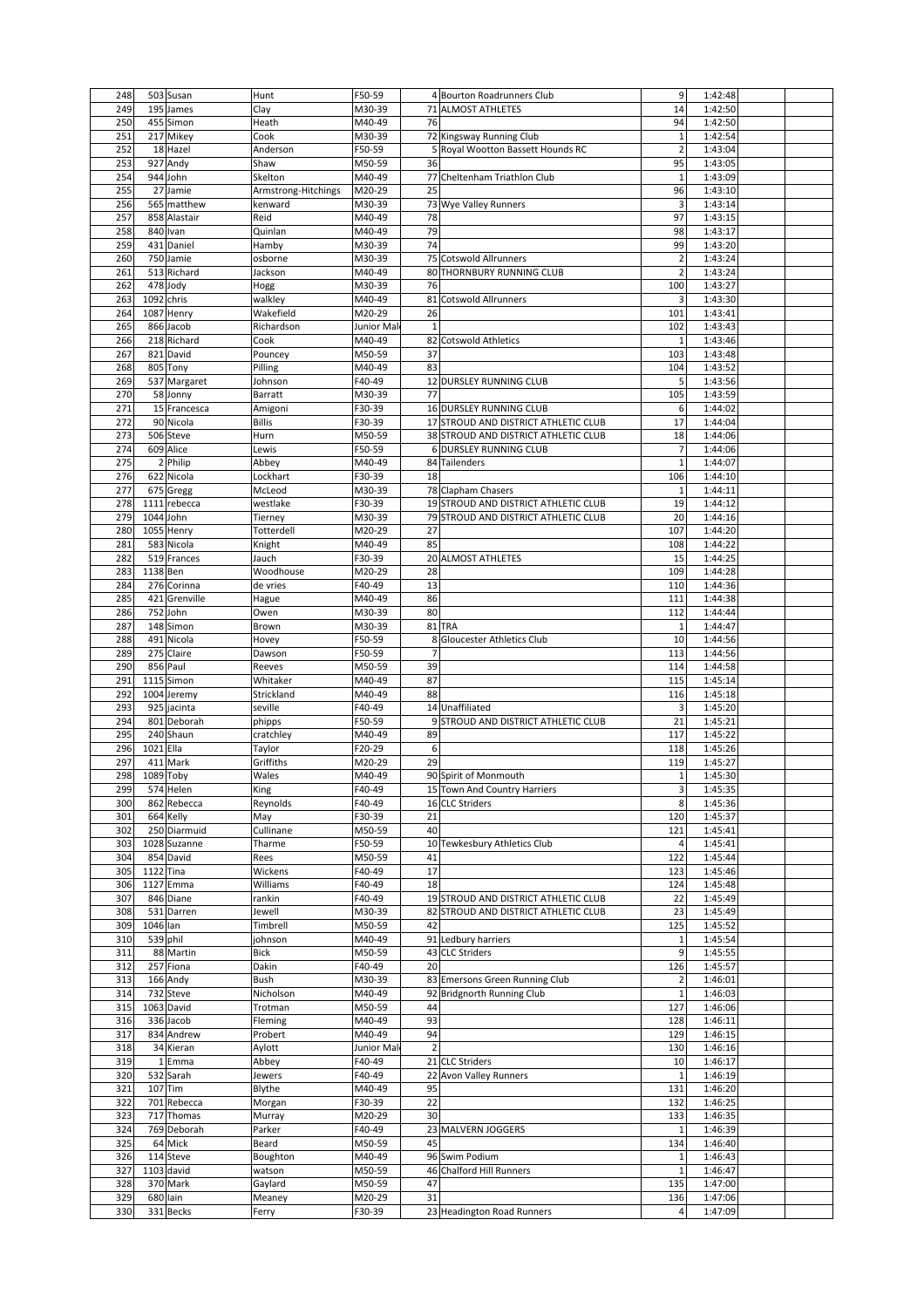| 331        |           | 313 Mike                 | Erith            | M60-69           | 8                                         | 137            | 1:47:12            |  |
|------------|-----------|--------------------------|------------------|------------------|-------------------------------------------|----------------|--------------------|--|
| 332        | 835 Ivor  |                          | Probert          | M40-49           | 97<br>RUNNING SOMEWHERE ELSE CIRENCESTER  | 1              | 1:47:17            |  |
| 333        |           | 683 Norman               | Merlock          | M40-49           | 98                                        | 138            | 1:47:20            |  |
| 334        |           | 8 David                  | Alden            | M50-59           | 48                                        | 139            | 1:47:23            |  |
|            |           |                          |                  |                  |                                           |                |                    |  |
| 335        |           | 488 Mitchell             | Hough            | M20-29           | 32 Hucclecote Harriers                    | $\overline{2}$ | 1:47:26            |  |
| 336        |           | 795 Sharon               | Peters           | F40-49           | 24 Tewkesbury Athletics Club              | 5              | 1:47:29            |  |
| 337        | 409 ceri  |                          | griffiths        | F20-29           | $\overline{7}$                            | 140            | 1:47:34            |  |
| 338        |           | 544 Nicola               | Jones            | F30-39           | 24                                        | 141            | 1:47:37            |  |
| 339        |           | 760 Maddie               | Page             | F20-29           | 8 ALMOST ATHLETES                         | 16             | 1:47:44            |  |
| 340        |           | 189 David                | Chittock         | M40-49           | 99 ALMOST ATHLETES                        | 17             | 1:47:44            |  |
|            |           |                          |                  |                  |                                           |                |                    |  |
| 341        |           | 632 Dominic              | Lyes             | M40-49           | 100 ALMOST ATHLETES                       | 18             | 1:47:51            |  |
| 342        |           | 872 Steven               | Riegler          | M30-39           | 84 Kingsway Running Club                  | $\overline{2}$ | 1:47:58            |  |
| 343        |           | 888 James                | Robinson         | M40-49           | 101                                       | 142            | 1:47:58            |  |
| 344        | 162 Joe   |                          | Burn             | M20-29           | 33                                        | 143            | 1:48:03            |  |
| 345        |           | 457 Shaun                | Helbrow          | M20-29           | 34                                        | 144            | 1:48:04            |  |
| 346        |           | 1073 William             | Turner           | M20-29           | 35                                        | 145            | 1:48:08            |  |
| 347        |           | 918 Jason                |                  | M40-49           | 102                                       |                |                    |  |
|            |           |                          | Scrivens         |                  |                                           | 146            | 1:48:12            |  |
| 348        |           | 1076 darren              | varley           | M30-39           | 85                                        | 147            | 1:48:12            |  |
| 349        |           | 39 John                  | Bailey           | M40-49           | 103 ALMOST ATHLETES                       | 19             | 1:48:13            |  |
| 350        |           | 406 Samantha             | Griffin          | F30-39           | 25 Royal Wootton Bassett Hounds RC        | 3              | 1:48:14            |  |
| 351        | 995 ally  |                          | <b>Stirling</b>  | F20-29           | 9                                         | 148            | 1:48:14            |  |
| 352        | 797 carl  |                          | phelps           | M30-39           | 86                                        | 149            | 1:48:18            |  |
| 353        |           | 396 Keith                | Green            | M50-59           | 49 Stroud Valleys Running Club            | 3              | 1:48:19            |  |
|            |           |                          |                  |                  |                                           |                |                    |  |
| 354        |           | 837 Lucy                 | Proctor          | F30-39           | 26                                        | 150            | 1:48:19            |  |
| 355        |           | 184 John                 | Chapman          | M40-49           | 104                                       | 151            | 1:48:21            |  |
| 356        | 756 Jess  |                          | Owens            | F40-49           | 25                                        | 152            | 1:48:22            |  |
| 357        |           | 709 Duncan               | Mounsor          | M40-49           | 105 ALMOST ATHLETES                       | 20             | 1:48:27            |  |
| 358        | 1005 Ann  |                          | Stuart           | F50-59           | 11 Bromsgrove And Redditch Athletics Club | $\mathbf{1}$   | 1:48:29            |  |
| 359        | 1060 Nick |                          | Trew             | M30-39           | 87                                        | 153            | 1:48:32            |  |
|            |           |                          |                  |                  |                                           |                |                    |  |
| 360        |           | 957 Melanie              | Smith            | F30-39           | 27                                        | 154            | 1:48:35            |  |
| 361        |           | 649 Victor               | Marques          | M40-49           | 106                                       | 155            | 1:48:37            |  |
| 362        |           | 677 Craig                | Mcquillan        | M30-39           | 88                                        | 156            | 1:48:41            |  |
| 363        | 1068 Dave |                          | Turnbull         | M60-69           | 9 Bourton Roadrunners Club                | 10             | 1:48:44            |  |
| 364        |           | 1142 DAVID               | WORTHY           | M50-59           | 50 Royal Wootton Bassett Hounds RC        | $\overline{4}$ | 1:48:47            |  |
| 365        |           | 341 Graeme               |                  | M50-59           | 51                                        | 157            | 1:48:52            |  |
|            |           |                          | Flory-Kish       |                  |                                           |                |                    |  |
| 366        |           | 827 Marc                 | Pratt            | M40-49           | 107                                       | 158            | 1:48:54            |  |
| 367        |           | 433 Gareth               | Hammond          | M30-39           | 89 N/A                                    | 3              | 1:48:54            |  |
| 368        |           | 902 Adam                 | Rutherford       | M30-39           | 90                                        | 159            | 1:48:54            |  |
| 369        |           | 85 christian             | Betteridge       | M40-49           | 108 None                                  | 5              | 1:48:56            |  |
| 370        |           | 444 Dan                  | Harte            | M30-39           | 91 CLC Striders                           | 11             | 1:49:00            |  |
| 371        |           | 436 Katie                |                  | F40-49           | 26                                        | 160            | 1:49:04            |  |
|            |           |                          | Hardy            |                  |                                           |                |                    |  |
| 372        |           | 561 Claire               | Kelly            | F20-29           | 10 Rugby Triathlon Club                   | $\overline{2}$ | 1:49:11            |  |
| 373        |           | 335 james                | flann            | M30-39           | 92                                        | 161            | 1:49:14            |  |
| 374        |           | 30 Ali                   | Atkinson         | F50-59           | 12 Avon Valley Runners                    | $\overline{2}$ | 1:49:17            |  |
|            |           | 633 Lindsey              | Lyes             | F30-39           | 28 Gloucester Athletics Club              | 11             | 1:49:19            |  |
| 375        |           |                          |                  |                  |                                           |                |                    |  |
|            |           |                          |                  |                  |                                           |                |                    |  |
| 376        | 215 ben   |                          | cook             | M20-29           | 36                                        | 162            | 1:49:19            |  |
| 377        |           | 113 Andrew               | Bottomley        | M40-49           | 109 None                                  | 6              | 1:49:22            |  |
| 378        |           | 727 Martin               | Newey            | M40-49           | 110                                       | 163            | 1:49:25            |  |
| 379        |           | 435 Paul                 | Harding          | M40-49           | 111                                       | 164            | 1:49:27            |  |
| 380        |           | 588 Eugenio              | Lamberti         | M20-29           | 37<br><b>Stroud Valleys Running Club</b>  | 4              | 1:49:28            |  |
| 381        |           | 414 Adrian               | Groves           | M40-49           | 112                                       | 165            | 1:49:29            |  |
|            |           |                          |                  |                  |                                           |                |                    |  |
| 382        |           | 305 Gavin                | Ellis            | M30-39           | 93                                        | 166            | 1:49:31            |  |
| 383        |           | 81 John                  | Berry            | M50-59           | 52                                        | 167            | 1:49:33            |  |
| 384        |           | 689 Clare                | Mills            | F40-49           | 27                                        | 168            | 1:49:35            |  |
| 385        |           | 545 Philip               | Jones            | M30-39           | 94                                        | 169            | 1:49:39            |  |
| 386        |           | 310 Rachel               | Emmett           | F50-59           | 13                                        | 170            | 1:49:39            |  |
| 387        |           | 526 Hywel                | Jenkins          | M40-49           | 113                                       | 171            | 1:49:43            |  |
| 388        |           | 1135 Philip              | Withers          | M50-59           | 53 ALMOST ATHLETES                        | 21             | 1:49:46            |  |
| 389        |           | 365 pete                 | gardner          | Junior Mal       | 3                                         | 172            | 1:49:48            |  |
| 390        |           | 964 Duncan               | Soar             | M40-49           | 114                                       | 173            | 1:49:54            |  |
|            |           |                          |                  |                  |                                           |                |                    |  |
| 391        |           | 169 Rebecca              | Cambell          | F20-29           | 11 Kingsway Running Club                  | 3              | 1:49:54            |  |
| 392        |           | 68 Tony                  | Bebber           | M50-59           | 54 Gashtrick Brand                        | $\mathbf{1}$   | 1:49:58            |  |
| 393        |           | 599 Geoffrey             | Langston         | M60-69           | STROUD AND DISTRICT ATHLETIC CLUB<br>10   | 24             | 1:50:06            |  |
| 394        |           | 467 Justin               | Hicks            | M40-49           | 115                                       | 174            | 1:50:13            |  |
| 395        |           | 49 Ursula                | Banting          | F40-49           | 28 Stroud Valleys Running Club            | 5              | 1:50:16            |  |
| 396        |           | 358 Alice                | Fyfe             | F20-29           | 12                                        | 175            | 1:50:20            |  |
| 397        |           | 144 kevin                | brown            | M40-49           | 116                                       | 176            | 1:50:23            |  |
|            |           |                          |                  |                  |                                           |                |                    |  |
| 398        |           | 887 Guy                  | Robinson         | M20-29           | 38 Cheltenham Running Club                | $\mathbf 1$    | 1:50:24            |  |
| 399        |           | 186 Imogen               | Cheese           | F30-39           | 29 STROUD AND DISTRICT ATHLETIC CLUB      | 25             | 1:50:29            |  |
| 400        |           | 694 richard              | mooney           | M30-39           | 95 Stroud Valleys Running Club            | 6              | 1:50:44            |  |
| 401        |           | 713 edward               | munro            | M60-69           | 11 ALMOST ATHLETES                        | 22             | 1:50:47            |  |
| 402        |           | 145 Neil                 | Brown            | M40-49           | 117                                       | 177            | 1:50:53            |  |
| 403        |           | 387 Neil                 | Goodrich         | M40-49           | 118                                       | 178            | 1:51:09            |  |
| 404        |           |                          |                  |                  |                                           |                |                    |  |
|            |           | 946 Jason                | Smart            | M20-29           | 39                                        | 179            | 1:51:12            |  |
| 405        |           | 593 Graham               | Lane             | M60-69           | 12 Bourton Roadrunners Club               | 11             | 1:51:14            |  |
| 406        | 1104 Ian  |                          | Watson           | M50-59           | 55                                        | 180            | 1:51:15            |  |
| 407        |           | 688 Emma                 | Millman          | F40-49           | 29 Angels RC                              | $\mathbf{1}$   | 1:51:18            |  |
| 408        |           | 596 Harriet              | Langley          | F20-29           | 13 Angels RC                              | $\overline{2}$ | 1:51:19            |  |
| 409        |           | 9 Nick                   | Aldridge         | M40-49           | 119                                       | 181            | 1:51:22            |  |
| 410        |           | 729 Louise               | Newman           | F50-59           | 14 ALMOST ATHLETES                        | 23             | 1:51:23            |  |
|            |           |                          |                  |                  |                                           |                |                    |  |
| 411        |           | 926 Nick                 | Sharp            | M30-39           | 96                                        | 182            | 1:51:26            |  |
| 412<br>413 |           | 479 Kevin<br>1096 Andrew | Hogg<br>Wantling | M40-49<br>M50-59 | 120<br>56                                 | 183<br>184     | 1:51:33<br>1:51:36 |  |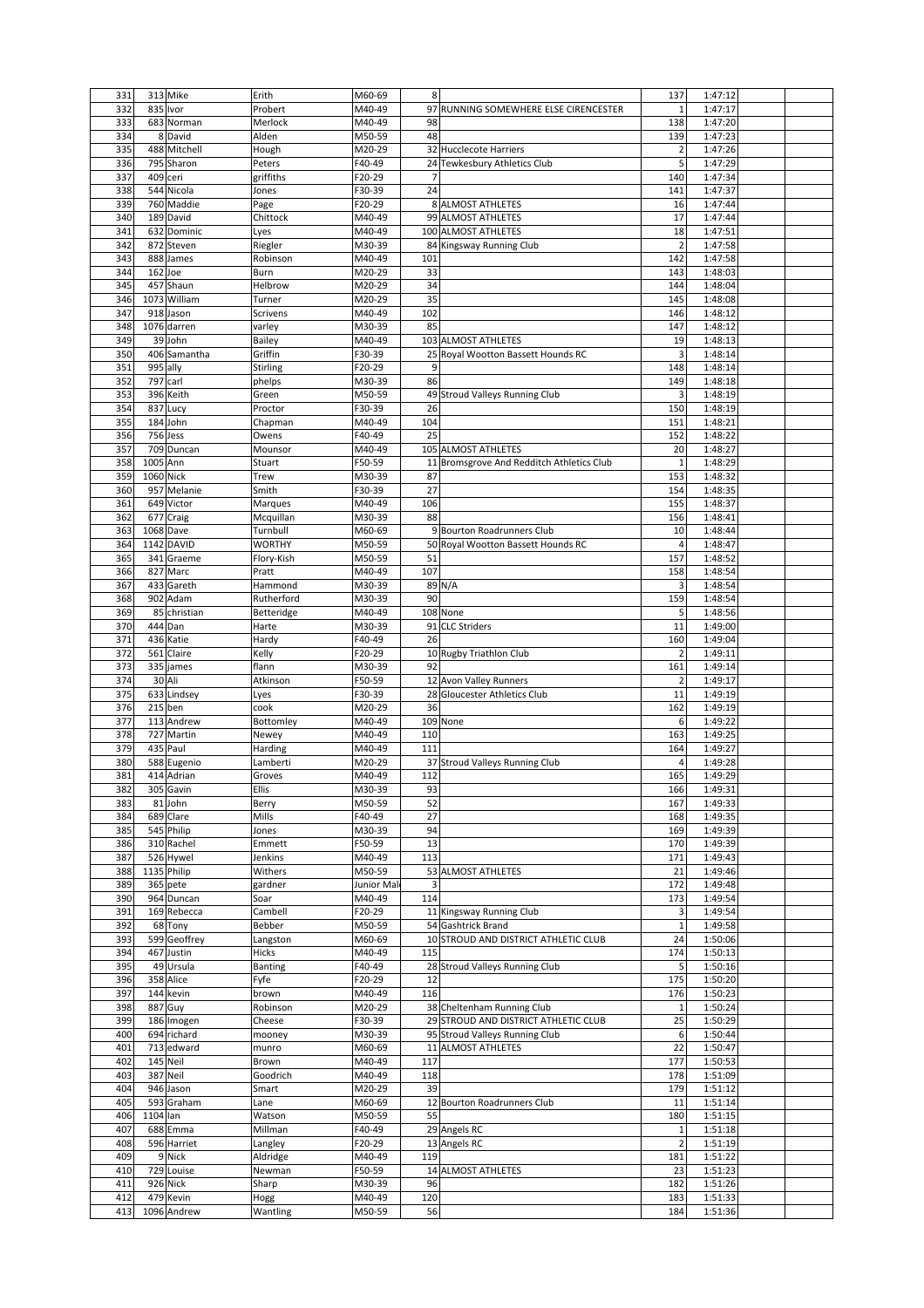| 414        |             | 74 James               | Bennett             | M50-59           | 57                                       | 185                      | 1:51:43            |  |
|------------|-------------|------------------------|---------------------|------------------|------------------------------------------|--------------------------|--------------------|--|
| 415        |             | 804 steve              | pike                | M30-39           | 97                                       | 186                      | 1:51:45            |  |
| 416        |             | 353 Andy               | Frost               | M40-49           | 121<br>STROUD AND DISTRICT ATHLETIC CLUB | 26                       | 1:51:50            |  |
| 417        |             | 251 Rachel             | Curley              | F40-49           | 30                                       | 187                      | 1:51:51            |  |
| 418        |             | 844 Carolyn            | Randell             | F30-39           | 30                                       | 188                      | 1:51:54            |  |
| 419        |             |                        |                     | F40-49           |                                          |                          |                    |  |
|            |             | 1126 bridget           | Williams            |                  | 31                                       | 189                      | 1:51:54            |  |
| 420        |             | 864 Gwilym             | Richards            | M50-59           | 58                                       | 190                      | 1:51:58            |  |
| 421        |             | 961 Richard            | Smith               | M40-49           | 122 ALMOST ATHLETES                      | 24                       | 1:52:00            |  |
| 422        |             | 439 Daniel             | Harkins             | M30-39           | 98                                       | 191                      | 1:52:04            |  |
| 423        |             | 525 gareth             | jenkins             | M30-39           | 99                                       | 192                      | 1:52:07            |  |
| 424        |             | 790 Josie              | Perry               | F20-29           | 14                                       | 193                      | 1:52:12            |  |
| 425        | 1056 Rick   |                        | Towers              | M40-49           | 123 N/A                                  | 4                        | 1:52:16            |  |
| 426        |             | 109 Eerke              | Boiten              | M40-49           | 124                                      | 194                      | 1:52:18            |  |
| 427        |             | 793 Ross               |                     | M40-49           | 125                                      | 195                      | 1:52:19            |  |
|            |             |                        | Perry               |                  |                                          |                          |                    |  |
| 428        |             | 791 Rebecca            | Perry               | F30-39           | 31                                       | 196                      | 1:52:19            |  |
| 429        |             | 667 Adrian             | McCarthy            | M40-49           | 126                                      | 197                      | 1:52:22            |  |
| 430        |             | 861 mark               | reynolds            | M50-59           | 59 N/A                                   | 5                        | 1:52:27            |  |
| 431        |             | 1149 Steve             | Yarnold             | M50-59           | 60 ALMOST ATHLETES                       | 25                       | 1:52:30            |  |
| 432        |             | 280 ZDZISLAW           | DENIS               | M40-49           | 127                                      | 198                      | 1:52:33            |  |
| 433        |             | 203 Kerrin             | Cocks               | F30-39           | 32 Cotswold Allrunners                   | 4                        | 1:52:33            |  |
| 434        | 1146 Kate   |                        | Wright              | F40-49           | 32 Emersons Green Running Club           | 3                        | 1:52:36            |  |
|            |             |                        |                     |                  |                                          |                          |                    |  |
| 435        |             | 350 Lynne              | Franklin            | F50-59           | 15                                       | 199                      | 1:52:38            |  |
| 436        |             | 896 Steph              | rosewell            | F40-49           | 33 Stroud Valleys Running Club           | 7                        | 1:52:40            |  |
| 437        | $1124$ John |                        | Willgoss            | M60-69           | 13                                       | 200                      | 1:52:41            |  |
| 438        |             | 38 Geoff               | Bailey              | M40-49           | 128 None                                 | 7                        | 1:52:42            |  |
| 439        |             | 1034 kevin             | Thomas              | M40-49           | 129                                      | 201                      | 1:52:45            |  |
| 440        |             | 123 Sarah              | Bradbury            | F30-39           | 33 DURSLEY RUNNING CLUB                  | 8                        | 1:52:53            |  |
| 441        | 907 ian     |                        |                     | M40-49           | 130                                      | 202                      | 1:52:56            |  |
|            |             |                        | salter              |                  |                                          |                          |                    |  |
| 442        |             | 72 Christopher         | Benjamin            | M40-49           | 131                                      | 203                      | 1:52:58            |  |
| 443        |             | 496 Lorraine           | Huggett             | F40-49           | 34 STROUD AND DISTRICT ATHLETIC CLUB     | 27                       | 1:53:01            |  |
| 444        |             | 710 IAIN               | <b>MOUNTER</b>      | M40-49           | 132                                      | 204                      | 1:53:01            |  |
| 445        |             | 541 CLAIRE             | JONES               | F40-49           | 35 N/A                                   | 6                        | 1:53:05            |  |
| 446        |             | 484 Marc               | Hopson              | M20-29           | 40                                       | 205                      | 1:53:07            |  |
| 447        |             | 321 thomas             | farley              | M20-29           | 41                                       | 206                      | 1:53:09            |  |
|            |             |                        |                     |                  |                                          |                          |                    |  |
| 448        |             | 504 Nicholas           | Hunter              | M30-39           | 100                                      | 207                      | 1:53:12            |  |
| 449        | 550 Roy     |                        | Joslin              | M40-49           | 133 Cirencester Athletic Club            | 6                        | 1:53:15            |  |
| 450        | 659 Jon     |                        | Mason               | M40-49           | 134                                      | 208                      | 1:53:20            |  |
| 451        |             | 282 Stuart             | Dewdney             | M50-59           | 61                                       | 209                      | 1:53:21            |  |
| 452        |             | 324 Sarah              | Farr                | F30-39           | 34 Angels RC                             | 3                        | 1:53:26            |  |
| 453        |             | 660 Gary               | Masterson           | M30-39           | 101                                      | 210                      | 1:53:27            |  |
|            |             |                        |                     |                  |                                          |                          |                    |  |
| 454        |             | 715 Chris              | Murphy              | M20-29           | 42                                       | 211                      | 1:53:40            |  |
| 455        |             | 639 rhona              | maccallum           | F30-39           | 35                                       | 212                      | 1:53:44            |  |
| 456        |             | 312 Amanda             | Erith               | F60-69           | 2 East Cornwall Harriers                 | $\mathbf{1}$             | 1:53:57            |  |
| 457        |             | 110 David              | Bolton              | M60-69           | 14                                       | 213                      | 1:53:59            |  |
| 458        |             | 121 Julie              | Boynes              | F40-49           | <b>36 HOGWEED TROTTERS</b>               | $\mathbf{1}$             | 1:54:01            |  |
| 459        | 326 Ian     |                        | Fendt               | M40-49           | 135 None                                 | 8                        | 1:54:03            |  |
| 460        |             | 242 Dominic            | Creech              | M20-29           | 43                                       | 214                      | 1:54:05            |  |
|            |             |                        |                     |                  |                                          |                          |                    |  |
| 461        |             | 962 Robert             | Smith               | M50-59           | 62                                       | 215                      | 1:54:09            |  |
| 462        |             | 711 Bronwen            | Mower               | F40-49           | 37                                       | 216                      | 1:54:13            |  |
| 463        |             | 634 Mark               | Lyes                | M50-59           | 63 ALMOST ATHLETES                       | 26                       | 1:54:16            |  |
| 464        |             | 362 Charlie            | Gardiner            | M30-39           | 102 STROUD AND DISTRICT ATHLETIC CLUB    | 28                       | 1:54:16            |  |
| 465        |             | 1051 Tammie            | Titcombe            | F40-49           | 38 Royal Wootton Bassett Hounds RC       | 5                        | 1:54:19            |  |
| 466        |             | 636 Ben                | Lyons               | M30-39           | 103                                      | 217                      | 1:54:21            |  |
| 467        |             | 517 Paul               | Jameson             | M40-49           | 136                                      | 218                      | 1:54:23            |  |
|            |             |                        |                     |                  |                                          |                          |                    |  |
| 468        |             | 976 David              | Steel               | M40-49           | 137                                      | 219                      | 1:54:26            |  |
| 469        |             | 757 Debbie             | O\'Hara             | F50-59           | 16 Royal Wootton Bassett Hounds RC       | 6                        | 1:54:30            |  |
| 470        |             | 575 julie              | king                | F30-39           | 36                                       | 220                      | 1:54:30            |  |
| 471        |             | 981 belinda            | stephenson          | F50-59           | 17 Chippenham Harriers                   | $\mathbf{1}$             | 1:54:31            |  |
| 472        |             | 44 lan                 | Baker               | M50-59           | Newquay Road Runners<br>64               | $\overline{2}$           | 1:54:32            |  |
| 473        |             | 363 Chris              | Gardiner            | M40-49           | 138                                      | 221                      | 1:54:34            |  |
| 474        |             | 393 Marianne           | Grasty              | F40-49           | 39                                       | 222                      | 1:54:37            |  |
| 475        |             | 178 Tessa              | Carnegie            | F40-49           | 40                                       | 223                      | 1:54:39            |  |
| 476        |             | 650 Sarah              | Marriott            | F20-29           | 15                                       |                          | 1:54:47            |  |
|            |             |                        |                     |                  |                                          | 224                      |                    |  |
| 477        |             | 914 Adrian             | Schofield           | M50-59           | 65                                       | 225                      | 1:54:52            |  |
| 478        |             | 197 David              | Clements            | M30-39           | 104                                      | 226                      | 1:55:03            |  |
| 479        |             | 1010 CAITLIN           | SWANBOROUGH         | F30-39           | 37                                       | 227                      | 1:55:14            |  |
| 480        |             | 226 Rosalind           | Cooper              | F20-29           | 16 Stroud Valleys Running Club           | 8                        | 1:55:17            |  |
| 481        |             | 721 Sharon             | Nash                | F50-59           | 18 Gloucester Athletics Club             | 12                       | 1:55:20            |  |
| 482        |             | 868 Simon              | Richardson          | M50-59           | 66                                       | 228                      | 1:55:21            |  |
| 483        |             | 46 Paul                | Baker               | M30-39           | 105                                      | 229                      | 1:55:23            |  |
|            |             |                        |                     |                  |                                          |                          |                    |  |
| 484        |             | 890 Mark               | Robinson            | M60-69           | 15 Not affiliated                        | $\mathbf{1}$             | 1:55:26            |  |
| 485        |             | 50 Belinda             | Banyard             | F40-49           | 41                                       | 230                      | 1:55:27            |  |
| 486        |             | 291 Cathy              | Dudfield            | F40-49           | Tewkesbury Athletics Club<br>42          | 6                        | 1:55:32            |  |
| 487        |             |                        | Downer              | M40-49           | 139                                      | 231                      | 1:55:36            |  |
| 488        |             | 287 Kevan              |                     |                  |                                          |                          |                    |  |
|            |             | 1136 Pippa             | Wolfendale-Smith    | F30-39           | 38                                       | 232                      | 1:55:37            |  |
|            |             |                        |                     |                  |                                          |                          |                    |  |
| 489        | 935 Jan     |                        | Short               | F50-59           | 19 DURSLEY RUNNING CLUB                  | 9                        | 1:55:40            |  |
| 490        |             | 982 Ashley             | Stevens             | M20-29           | 44                                       | 233                      | 1:55:42            |  |
| 491        |             | 17 Andrew              | Anderson            | M40-49           | 140                                      | 234                      | 1:55:47            |  |
| 492        |             | 270 Graham             | Davis               | M30-39           | 106 ALMOST ATHLETES                      | 27                       | 1:55:48            |  |
| 493        |             | 92 Matthew             | Birch               | M30-39           | 107 Hucclecote harriers                  | 3                        | 1:55:50            |  |
| 494        |             | 637 Karen              | Maber               | F40-49           | 43 Tewkesbury Athletics Club             | $\overline{\phantom{a}}$ | 1:55:54            |  |
|            |             |                        |                     |                  |                                          |                          |                    |  |
| 495<br>496 |             | 672 Saffa<br>352 Robby | McGlynn<br>Freebrey | F20-29<br>M20-29 | 17<br>45                                 | 235<br>236               | 1:55:56<br>1:55:58 |  |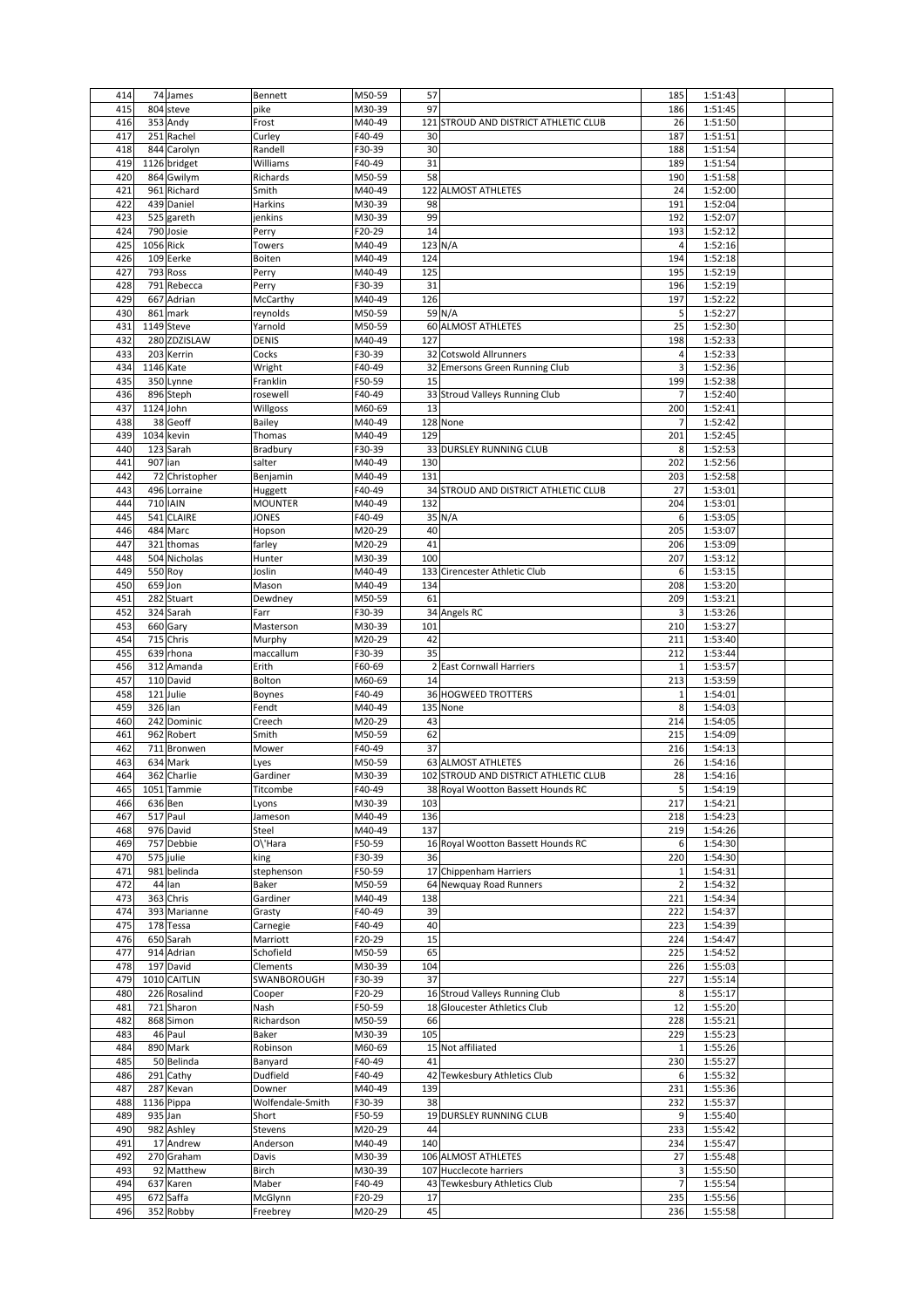| 497        |            | 1065 Graham           | Tudor                     | M60-69           | 16 DURSLEY RUNNING CLUB                 | 10             | 1:56:05            |  |
|------------|------------|-----------------------|---------------------------|------------------|-----------------------------------------|----------------|--------------------|--|
| 498        |            | 984 Jamil             | Stevens                   | M20-29           | 46                                      | 237            | 1:56:05            |  |
| 499        |            | 446 Catherine         | Haslop                    | F20-29           | 18                                      | 238            | 1:56:06            |  |
| 500        |            | 48 David              | Baldwin                   | M40-49           | 141                                     | 239            | 1:56:06            |  |
|            |            |                       |                           |                  |                                         |                |                    |  |
| 501        |            | 499 Alison            | Hume                      | F50-59           | 20 ALMOST ATHLETES                      | 28             | 1:56:07            |  |
| 502        |            | 26 Simon              | Armour                    | M50-59           | 67                                      | 240            | 1:56:09            |  |
| 503        |            | 906 Kate              | Sackett                   | F50-59           | 21                                      | 241            | 1:56:11            |  |
| 504        | 266 sue    |                       | Davies                    | F40-49           | 44                                      | 242            | 1:56:15            |  |
| 505        |            | 726 Mandy             | Neufeld                   | F50-59           | 22 Angels RC                            | 4              | 1:56:16            |  |
| 506        |            | 878 Heather           | Roberts                   | F40-49           | 45                                      | 243            | 1:56:16            |  |
| 507        |            | 35 Jacob              | Bacon                     | M20-29           | 47                                      | 244            | 1:56:19            |  |
| 508        |            | 843 Graeme            | Ramage                    | M50-59           | 68                                      | 245            | 1:56:25            |  |
| 509        |            | 1000 Edward           | Stonehill                 | M20-29           | 48 Club of Odds                         |                |                    |  |
|            |            |                       |                           |                  |                                         | $\mathbf{1}$   | 1:56:32            |  |
| 510        |            | 1043 Steve            | Tiernan                   | M50-59           | 69 Stroud Valleys Running Club          | 9              | 1:56:36            |  |
| 511        |            | 262 Stephen           | David                     | M40-49           | 142                                     | 246            | 1:56:40            |  |
| 512        | 1014 Julie |                       | Symonds                   | F40-49           | 46                                      | 247            | 1:56:44            |  |
| 513        |            | 199 simon             | Clifford                  | M50-59           | 70                                      | 248            | 1:56:57            |  |
| 514        |            | 749 Terry             | Onions                    | M60-69           | 17 Gloucester Athletics Club            | 13             | 1:57:07            |  |
| 515        |            | 447 Sarah             | Haslop                    | F20-29           | 19                                      | 249            | 1:57:13            |  |
| 516        |            | 432 James             |                           | M30-39           | 108 Bristol & West AC                   | 4              | 1:57:20            |  |
|            |            |                       | Hamman                    |                  |                                         |                |                    |  |
| 517        |            | 829 Alan              | Price                     | M60-69           | 18 STROUD AND DISTRICT ATHLETIC CLUB    | 29             | 1:57:21            |  |
| 518        |            | 930 Lorna             | Shawcross                 | F50-59           | 23                                      | 250            | 1:57:23            |  |
| 519        |            | 1084 Jackie           | Vowles                    | F50-59           | 24 STROUD AND DISTRICT ATHLETIC CLUB    | 30             | 1:57:24            |  |
| 520        |            | 477 Debbie            | Hockenhull                | F30-39           | 39                                      | 251            | 1:57:26            |  |
| 521        |            | 751 Chris             | Osipiuk                   | M20-29           | 49                                      | 252            | 1:57:30            |  |
| 522        |            | 563 Terence           | Kemple                    | M60-69           | 19 Terence Kemple                       | $\mathbf{1}$   | 1:57:33            |  |
|            |            |                       |                           |                  |                                         |                |                    |  |
| 523        |            | 1100 rebecca          | Waters                    | F20-29           | 20 STROUD AND DISTRICT ATHLETIC CLUB    | 31             | 1:57:35            |  |
| 524        |            | 761 shaun             | pain                      | M40-49           | 143                                     | 253            | 1:57:41            |  |
| 525        |            | 807 Brian             | Pitt                      | M70+             | 2 RUNNING SOMEWHERE ELSE CIRENCESTER    | $\overline{2}$ | 1:57:43            |  |
| 526        | 1132 brian |                       | wincott                   | M40-49           | 144                                     | 254            | 1:57:46            |  |
| 527        |            | 823 Alan              | Powderhill                | M30-39           | 109                                     | 255            | 1:57:50            |  |
| 528        |            | 249 Luke              | Crowther                  | M30-39           | 110                                     | 256            | 1:57:52            |  |
|            |            |                       |                           |                  |                                         |                |                    |  |
| 529        | 883 Nik    |                       | Roberts                   | M40-49           | 145 Eynsham Road Runners                | $\mathbf{1}$   | 1:57:54            |  |
| 530        |            | 355 erica             | fuller                    | F40-49           | 47 DURSLEY RUNNING CLUB                 | 11             | 1:57:57            |  |
| 531        | 1037 Jim   |                       | Thomson                   | M50-59           | 71                                      | 257            | 1:58:03            |  |
| 532        |            | 933 Vicki             | Sheppard                  | F30-39           | 40                                      | 258            | 1:58:05            |  |
| 533        |            | 31 Chris              | Atkinson                  | M30-39           | 111 N/A                                 | 7              | 1:58:06            |  |
| 534        |            | 167 George            | Butunoi                   | M40-49           | 146                                     | 259            | 1:58:10            |  |
|            |            |                       |                           |                  |                                         |                |                    |  |
| 535        | 1019 Paul  |                       | Tavener                   | M40-49           | 147                                     | 260            | 1:58:11            |  |
| 536        |            | 204 Lauren            | Coffin                    | F20-29           | 21                                      | 261            | 1:58:13            |  |
| 537        |            | 662 Tessa             | Mattholie                 | F30-39           | 41                                      | 262            | 1:58:15            |  |
| 538        |            | 567 Alan              | Kerry                     | M50-59           | 72                                      | 263            | 1:58:17            |  |
| 539        |            | 859 Andy              | Reid                      | M60-69           | 20 Team Bath AC                         | 5              | 1:58:22            |  |
| 540        |            | 372 Cameron           | Gibbs                     | M20-29           | 50                                      | 264            | 1:58:25            |  |
|            |            |                       |                           |                  | 148                                     |                |                    |  |
|            |            | 798 Mark              | Phillips                  | M40-49           |                                         | 265            | 1:58:27            |  |
| 541        |            |                       |                           |                  | 42 Cotswold Allrunners                  | 5              | 1:58:41            |  |
| 542        |            | 674 Claire            | McKinley-Price            | F30-39           |                                         |                |                    |  |
| 543        |            | 332 Lizzie            | Figgis                    | F40-49           | 48 Cotswold Allrunners                  | 6              | 1:58:43            |  |
| 544        |            | 187 Brian             | Chevis                    | M40-49           | 149                                     | 266            | 1:58:45            |  |
|            |            |                       |                           |                  |                                         |                |                    |  |
| 545        |            | 7 michael             | Adlam                     | M60-69           | 21                                      | 267            | 1:58:47            |  |
| 546        |            | 314 Andrew            | Evans                     | M30-39           | 112                                     | 268            | 1:58:52            |  |
| 547        |            | 214 Stuart            | Conway                    | M50-59           | 73                                      | 269            | 1:58:54            |  |
| 548        |            | 466 Alice             | Hibberd                   | F20-29           | 22 Newent Runners                       | 1              | 1:58:54            |  |
| 549        |            | 96 Dean               | Birt                      | M40-49           | 150 Pontypridd Roadents AC              | $\mathbf{1}$   | 1:58:55            |  |
| 550        | 1074 Rob   |                       | Tuttle                    | M50-59           | 74                                      | 270            | 1:59:00            |  |
| 551        |            | 999 Amy               | Stone                     | F30-39           | 43 Southville Running Club              | $\mathbf{1}$   | 1:59:00            |  |
| 552        |            | 562 samuel            | kemmett                   | M20-29           | 51                                      | 271            |                    |  |
|            |            |                       |                           |                  |                                         |                | 1:59:01            |  |
| 553        |            | 865 Dawn              | Richardson                | F40-49           | 49                                      | 272            | 1:59:04            |  |
| 554        |            | 784 Rachel            | Pearson                   | F40-49           | 50                                      | 273            | 1:59:08            |  |
| 555        |            | 735 Sophie            | Nocton                    | F30-39           | 44 Serpentine Running Club              | $\overline{2}$ | 1:59:11            |  |
| 556        |            | 6 Oliver              | Adams                     | M40-49           | 151                                     | 274            | 1:59:18            |  |
| 557        |            | 469 Karen             | Higuera                   | F50-59           | 25 Cirencester Athletic Club            | 7              | 1:59:21            |  |
| 558        |            | 299 LINDA             | <b>EDWARDS</b>            | F50-59           | 26 Bourton Roadrunners Club             | 12             | 1:59:30            |  |
| 559        |            | 376 Glenda            | Gill                      | F40-49           | 51 ALMOST ATHLETES                      | 29             | 1:59:38            |  |
|            |            |                       |                           |                  |                                         |                |                    |  |
| 560        |            | 833 Kirstie           | Pritchard                 | F40-49           | 52                                      | 275            | 1:59:39            |  |
| 561        |            | 1006 James            | Stuart                    | M30-39           | 113                                     | 276            | 1:59:41            |  |
| 562        |            | 802 Devon             | Phipps                    | F20-29           | 23                                      | 277            | 1:59:44            |  |
| 563        |            | 428 Gavin             | Hall                      | M30-39           | 114                                     | 278            | 1:59:47            |  |
| 564        |            | 1119 Harry            | Whiting                   | M50-59           | 75                                      | 279            | 1:59:50            |  |
| 565        | 893 lee    |                       | rogers                    | M40-49           | 152                                     | 280            | 1:59:53            |  |
|            |            |                       |                           |                  |                                         |                |                    |  |
| 566        |            | 725 Julie             | Nelmes                    | F50-59           | 27<br>STROUD AND DISTRICT ATHLETIC CLUB | 32             | 1:59:57            |  |
| 567        |            | 237 Matt              | Cox                       | M20-29           | 52                                      | 281            | 2:00:07            |  |
| 568        |            | 1054 Mark             | Toogood                   | M30-39           | 115                                     | 282            | 2:00:09            |  |
| 569        |            | 1114 keiron           | wheeler                   | M30-39           | 116                                     | 283            | 2:00:13            |  |
| 570        |            | 789 David             | Perry                     | M20-29           | 53                                      | 284            | 2:00:17            |  |
| 571        |            | 422 Liam              | Haines                    | M20-29           | 54                                      | 285            | 2:00:19            |  |
|            |            |                       |                           |                  | 24                                      |                |                    |  |
| 572        |            | 792 Robyn             | Perry                     | F20-29           |                                         | 286            | 2:00:23            |  |
| 573        |            | 501 Kitty             | Hung                      | F50-59           | 28<br><b>Comets Running Club</b>        | $\mathbf{1}$   | 2:00:27            |  |
| 574        |            | 566 Helen             | Keogh                     | F40-49           | 53                                      | 287            | 2:00:31            |  |
| 575        |            | 850 Luke              | Redfern                   | M30-39           | 117                                     | 288            | 2:00:34            |  |
| 576        |            | 349 Nicola            | Fowles                    | F40-49           | 54 Cotswold Allrunners                  | 7              | 2:00:45            |  |
| 577        |            | 993 Marie             | Stimson-Machers           | F40-49           | STROUD AND DISTRICT ATHLETIC CLUB<br>55 | 33             | 2:00:51            |  |
|            |            |                       |                           |                  |                                         |                |                    |  |
| 578<br>579 |            | 754 Ruth<br>619 danny | Owen-Evans<br>livingstone | F30-39<br>M50-59 | 45<br>76 Cotswold Allrunners            | 289<br>8       | 2:00:53<br>2:00:55 |  |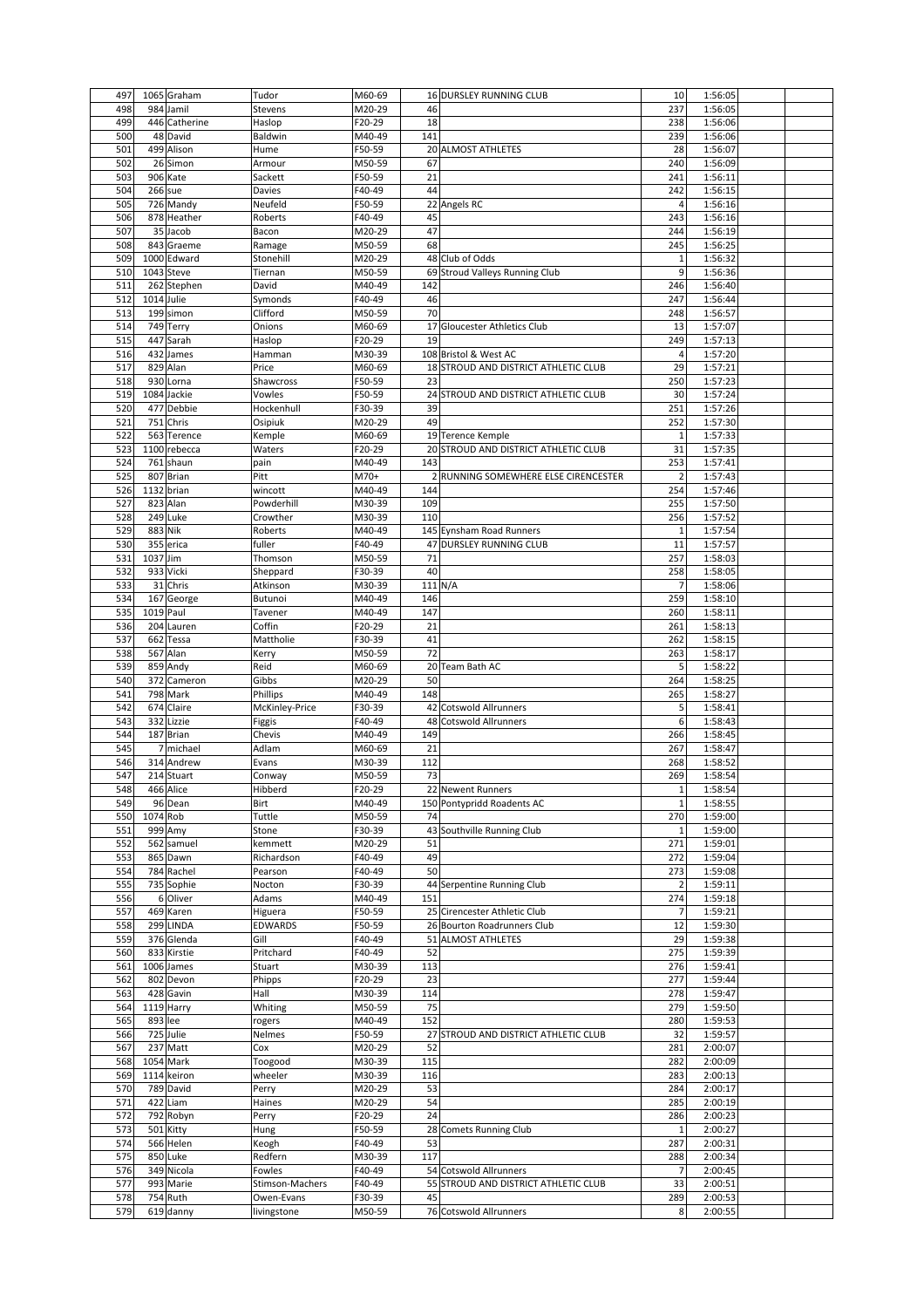| 580        |           | 781 Rachel         | Pearce         | F40-49           | 56             |                                       | 290            | 2:00:55            |  |
|------------|-----------|--------------------|----------------|------------------|----------------|---------------------------------------|----------------|--------------------|--|
| 581        |           | 1049 Samantha      | Timms          | M50-59           |                | 77 STROUD AND DISTRICT ATHLETIC CLUB  | 34             | 2:00:59            |  |
|            |           |                    |                |                  |                |                                       |                |                    |  |
| 582        |           | 164 Robert         | <b>Burrows</b> | M20-29           |                | 55 N/a                                | 8              | 2:01:01            |  |
| 583        |           | 117 Paul           | <b>Bowers</b>  | M40-49           | 153            |                                       | 291            | 2:01:05            |  |
| 584        |           | 974 Chris          | Stark          | M40-49           | 154            |                                       | 292            | 2:01:10            |  |
| 585        |           | 975 Michelle       | Stark          | F40-49           | 57             |                                       | 293            | 2:01:12            |  |
| 586        |           | 947 Maria          | Smart          | M30-39           | 118            |                                       | 294            | 2:01:13            |  |
|            |           |                    |                |                  |                |                                       |                |                    |  |
| 587        |           | 839 Sarah          | Pullen         | F40-49           | 58             |                                       | 295            | 2:01:14            |  |
| 588        | 1047 Sue  |                    | Timbrell       | F40-49           | 59             |                                       | 296            | 2:01:19            |  |
| 589        |           | 668 Eamon          | McCool         | M20-29           | 56             |                                       | 297            | 2:01:29            |  |
| 590        |           | 886 Michelle       | Robertson      | F20-29           |                | 25 Stroud Valleys Running Club        | 10             | 2:01:35            |  |
|            |           |                    |                |                  |                |                                       |                |                    |  |
| 591        |           | 870 Liadin         | Rider          | M20-29           | 57             |                                       | 298            | 2:01:37            |  |
| 592        |           | 1003 Mathew        | Stratton       | M40-49           | 155            |                                       | 299            | 2:01:39            |  |
| 593        |           | 1001 Francesca     | Stopford       | F20-29           | 26             |                                       | 300            | 2:01:42            |  |
| 594        | 1002 Lee  |                    | stopford       | M30-39           | 119            |                                       | 301            | 2:01:46            |  |
|            |           |                    |                |                  |                |                                       |                |                    |  |
| 595        |           | 1139 mark          | woodus         | M30-39           |                | 120 Brackley and District RC          | $\mathbf{1}$   | 2:02:03            |  |
| 596        |           | 104 Calvin         | Blandford      | M40-49           |                | 156 Tewkesbury Athletics Club         | 8              | 2:02:10            |  |
| 597        |           | 882 Michael        | Roberts        | M60-69           |                | 22 Plymouth Harriers                  | $\mathbf{1}$   | 2:02:12            |  |
| 598        |           | 402 Mostyn         |                |                  | 157            |                                       | 302            | 2:02:14            |  |
|            |           |                    | Gregory        | M40-49           |                |                                       |                |                    |  |
| 599        |           | 608 Leanne         | Levi           | F30-39           |                | 46 ALMOST ATHLETES                    | 30             | 2:02:18            |  |
| 600        |           | 149 Valerie        | Brown          | F70+             | $\mathbf{1}$   |                                       | 303            | 2:02:19            |  |
| 601        |           | 845 Rachel         | Ranger         | F40-49           |                | 60 Cirencester Athletic Club          | 8              | 2:02:23            |  |
|            |           |                    |                |                  |                |                                       |                |                    |  |
| 602        |           | 828 Andrea         | Preedy         | F40-49           | 61             |                                       | 304            | 2:02:31            |  |
| 603        |           | 1026 Bethan        | Temple         | F30-39           | 47             |                                       | 305            | 2:02:44            |  |
| 604        |           | 456 Maria          | Hedge          | F40-49           |                | 62 SWINDON HARRIERS                   | 4              | 2:02:46            |  |
| 605        |           | 269 Colin          | Davis          | M50-59           |                | 78 N/a                                | 9              | 2:02:49            |  |
|            |           | 10 Nicholas        |                |                  |                |                                       |                |                    |  |
| 606        |           |                    | Allan          | M40-49           | 158            |                                       | 306            | 2:02:53            |  |
| 607        |           | 1110 Mark          | Western        | M40-49           |                | 159 DURSLEY RUNNING CLUB              | 12             | 2:02:54            |  |
| 608        |           | 932 Alex           | Sheen          | M40-49           |                | 160 N/A                               | 10             | 2:03:00            |  |
| 609        |           | 185 Sheila         | Chatterley     | F60-69           |                | 3 ALMOST ATHLETES                     | 31             | 2:03:01            |  |
|            |           |                    |                |                  |                |                                       |                |                    |  |
| 610        |           | 359 Lucy           | Gains          | F20-29           | 27             |                                       | 307            | 2:03:03            |  |
| 611        |           | 516 Tom            | James          | M30-39           | 121            |                                       | 308            | 2:03:05            |  |
| 612        |           | 53 Andy            | Barnard        | M30-39           | 122            |                                       | 309            | 2:03:07            |  |
|            |           |                    |                |                  |                |                                       |                |                    |  |
| 613        |           | 736 Muna           | Noori          | F40-49           | 63             |                                       | 310            | 2:03:12            |  |
| 614        |           | 319 Lucy           | Fairall        | F30-39           | 48             |                                       | 311            | 2:03:16            |  |
| 615        |           | 294 Paul           | Dunn           | M40-49           |                | 161 DURSLEY RUNNING CLUB              | 13             | 2:03:16            |  |
| 616        |           | 1013 David         | Symonds        | M40-49           | 162            |                                       | 312            | 2:03:22            |  |
|            |           |                    |                |                  |                |                                       |                |                    |  |
| 617        |           | 241 Dominic        | Crawford       | M30-39           |                | 123 Kingsway Running Club             | $\overline{4}$ | 2:03:27            |  |
| 618        |           | 497 Maria          | Huggins        | F40-49           | 64             |                                       | 313            | 2:03:29            |  |
| 619        | 654 Nik   |                    | Marsh          | M40-49           | 163            |                                       | 314            | 2:03:29            |  |
| 620        |           | 1137 Kevin         | Wood           | M40-49           | 164            |                                       | 315            | 2:03:37            |  |
|            |           |                    |                |                  | 124            |                                       |                |                    |  |
|            |           |                    |                |                  |                |                                       |                |                    |  |
| 621        |           | 429 Matt           | Hall           | M30-39           |                |                                       | 316            | 2:03:43            |  |
| 622        |           | 542 dave           | jones          | M40-49           |                | 165 Hucclecote Harriers               | 4              | 2:03:48            |  |
| 623        |           |                    | Dahdouh        |                  |                |                                       |                |                    |  |
|            |           | 256 Fadi           |                | M50-59           |                | 79 STROUD AND DISTRICT ATHLETIC CLUB  | 35             | 2:03:50            |  |
| 624        |           | 855 Graham         | Reeves         | M50-59           | 80             |                                       | 317            | 2:03:53            |  |
| 625        |           | 28 andrew meradith | arnison        | M40-49           |                | 166 STROUD AND DISTRICT ATHLETIC CLUB | 36             | 2:03:54            |  |
| 626        |           | 136 Caroline       | Brown          | F40-49           | 65             |                                       | 318            | 2:03:56            |  |
|            |           |                    |                |                  |                |                                       | 37             |                    |  |
| 627        |           | 505 Helen          | Hurn           | F40-49           |                | 66 STROUD AND DISTRICT ATHLETIC CLUB  |                | 2:03:57            |  |
| 628        |           | 29 Richard         | Ashenford      | M30-39           | 125            |                                       | 319            | 2:03:57            |  |
| 629        |           | 1029 Anna          | Thomas         | F50-59           |                | 29 Emersons Green Running Club        | 4              | 2:04:00            |  |
| 630        |           | 663 John           | May            | M50-59           | 81             |                                       | 320            | 2:04:10            |  |
|            |           |                    |                |                  |                |                                       |                |                    |  |
| 631        |           | 405 Paul           | Griffin        | M40-49           |                | 167 Royal Manor Portland              | 1              | 2:04:13            |  |
| 632        |           | 1032 Hayley        | Thomas         | F30-39           |                | 49 Me                                 | $\mathbf{1}$   | 2:04:16            |  |
| 633        |           | 733 Darren         | Noble          | F40-49           | 67             |                                       | 321            | 2:04:19            |  |
| 634        |           | 388 Paul           | Goodwin        | M50-59           | 82             |                                       | 322            | 2:04:22            |  |
| 635        |           | 79 tracy           | bennett        | F40-49           |                | 68 STROUD AND DISTRICT ATHLETIC CLUB  | 38             | 2:04:23            |  |
|            |           |                    |                |                  |                |                                       |                |                    |  |
| 636        |           | 236 Victoria       | Cowperthwaite  | F20-29           | 28             |                                       | 323            | 2:04:29            |  |
| 637        |           | 1105 Andrew        | Weager         | M40-49           | 168            |                                       | 324            | 2:04:33            |  |
| 638        |           | 998 Alison         | Stone          | F40-49           | 69             |                                       | 325            | 2:04:36            |  |
| 639        |           | 808 Mick           | Playle         | M50-59           |                | 83 Cotswold Allrunners                | 9              | 2:04:39            |  |
|            |           |                    |                |                  |                |                                       | $\mathbf{1}$   |                    |  |
| 640        |           | 1071 Jackie        | Turner         | F40-49           |                | 70 Pershore Plum Plodders             |                | 2:04:42            |  |
| 641        |           | 1027 Rachel        | Teverson       | M50-59           | 84             |                                       | 326            | 2:04:45            |  |
| 642        | 1072 Joel |                    | Turner         | M20-29           | 58             |                                       | 327            | 2:04:49            |  |
| 643        | 1009 Gary |                    | Sulley         | M20-29           | 59             |                                       | 328            | 2:04:55            |  |
| 644        |           | 285 Emma           | Dooley         | F20-29           |                | 29 ALMOST ATHLETES                    | 32             | 2:05:04            |  |
|            |           |                    |                |                  |                |                                       |                |                    |  |
| 645        |           | 286 Neil           | Dooley         | M50-59           |                | 85 Cheltenham Triathlon Club          | $\overline{2}$ | 2:05:07            |  |
| 646        |           | 640 julie          | mackie         | F40-49           | 71             |                                       | 329            | 2:05:11            |  |
| 647        |           | 778 John           | Peacey         | M70+             | $\overline{3}$ |                                       | 330            | 2:05:18            |  |
| 648        | 812 Jon   |                    | Poole          | M20-29           | 60             |                                       | 331            | 2:05:21            |  |
|            |           |                    |                |                  |                |                                       |                |                    |  |
| 649        |           | 397 Kerri          | Green          | F30-39           | 50             |                                       | 332            | 2:05:35            |  |
| 650        |           | 529 Victoria       | Jennings       | F20-29           | 30             |                                       | 333            | 2:05:52            |  |
| 651        |           | 936 Sarah          | Short          | F40-49           | 72             |                                       | 334            | 2:05:55            |  |
| 652        |           | 912 Kate           | Sattin         | F40-49           | 73             |                                       | 335            | 2:06:09            |  |
|            |           |                    |                |                  |                |                                       |                |                    |  |
| 653        |           | 509 Andrea         | Inge           | F40-49           | 74             |                                       | 336            | 2:06:12            |  |
| 654        |           | 119 Raymond        | Boyce          | M50-59           |                | 86 Cornelly Striders AC               | $\mathbf{1}$   | 2:06:21            |  |
| 655        |           | 520 Tracey         | Jeanes         | F40-49           | 75             | Cheltenham running ladies             | $\mathbf{1}$   | 2:06:22            |  |
| 656        |           | 160 Michael        | Bunn           | M40-49           | 169            |                                       | 337            | 2:06:25            |  |
|            |           |                    |                |                  |                |                                       |                |                    |  |
| 657        |           | 346 Claire         | Forgione       | F30-39           |                | 51 Stroud Valleys Running Club        | 11             | 2:06:53            |  |
| 658        |           | 734 Paula          | Noble          | F30-39           | 52             |                                       | 338            | 2:06:54            |  |
| 659        |           | 928 Joanne         | Shaw           | F40-49           | 76             |                                       | 339            | 2:07:02            |  |
| 660        |           | 231 Chris          | Cowcher        | M30-39           | 126            |                                       | 340            | 2:07:06            |  |
|            |           |                    |                |                  |                |                                       |                |                    |  |
| 661<br>662 | 1091 Lucy | 678 Sheila         | Walker<br>Mead | F30-39<br>F50-59 | 53<br>30       |                                       | 341<br>342     | 2:07:06<br>2:07:09 |  |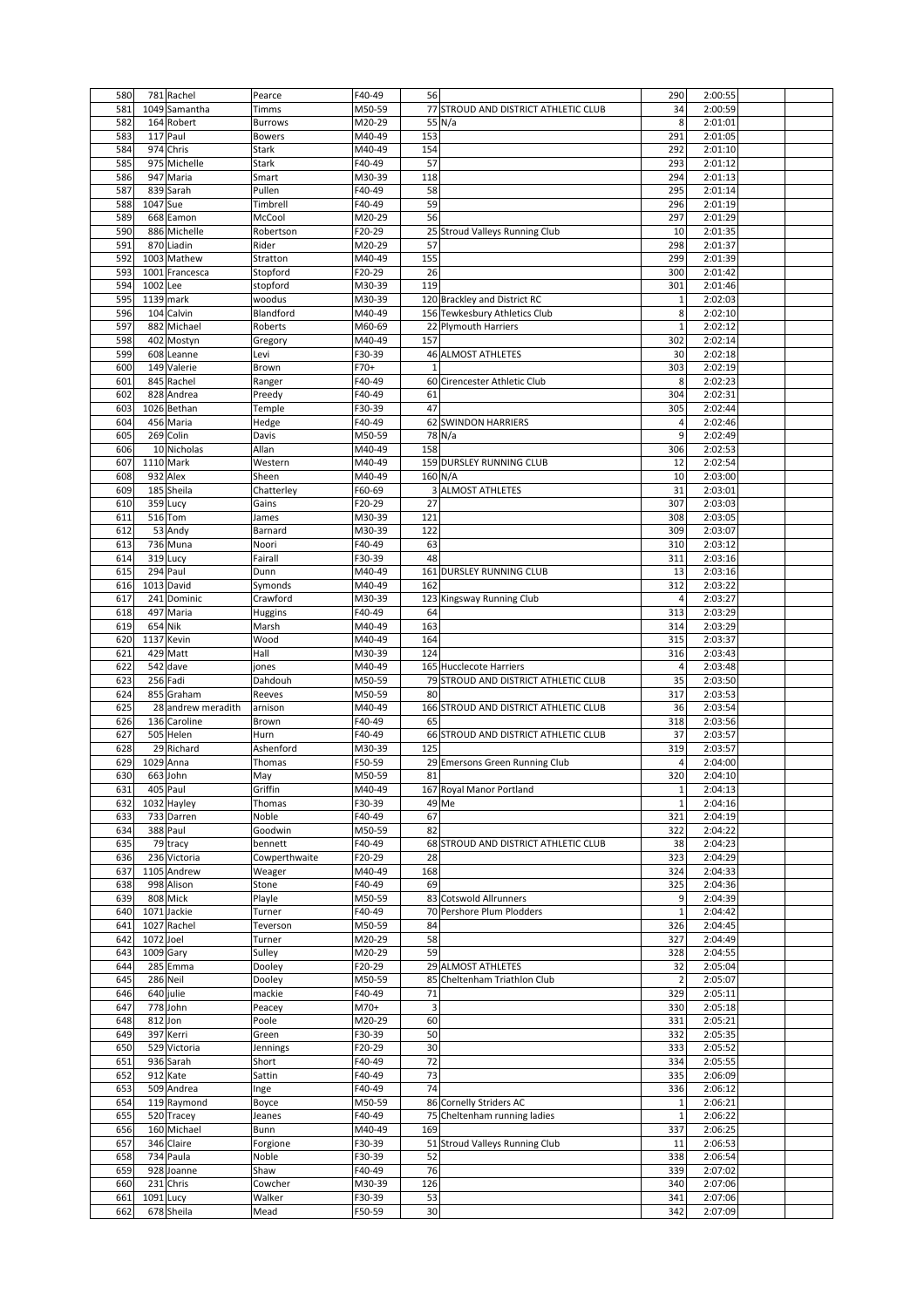| 663 |                | 163 Luke        | <b>Burrow</b>        | M20-29 |     | 61 None                               | 9              | 2:07:12            |  |
|-----|----------------|-----------------|----------------------|--------|-----|---------------------------------------|----------------|--------------------|--|
| 664 | 267 abi        |                 | davis                | F20-29 |     | 31 Kingsway Running Club              | 5              | 2:07:12            |  |
|     |                |                 |                      |        |     |                                       |                |                    |  |
| 665 |                | 712 Andy        | Moxey                | M40-49 | 170 |                                       | 343            | 2:07:18            |  |
| 666 | 261 Jen        |                 | Dando                | F20-29 | 32  |                                       | 344            | 2:07:34            |  |
| 667 |                | 450 Benjamin    | Hawke                | M30-39 | 127 |                                       | 345            | 2:07:36            |  |
| 668 |                | 399 DAVID       | GREENWOOD            | M60-69 |     | 23 Kingsway Running Club              | 6              | 2:07:38            |  |
| 669 |                | 956 Malc        | Smith                | M50-59 |     | 87 ALMOST ATHLETES                    | 33             | 2:07:41            |  |
|     |                |                 |                      |        |     |                                       |                |                    |  |
| 670 |                | <b>787 Nick</b> | Penny                | M40-49 | 171 |                                       | 346            | 2:07:45            |  |
| 671 |                | 968 Clive       | Spencer              | M40-49 | 172 |                                       | 347            | 2:07:49            |  |
| 672 |                | 1030 Barbara    | Thomas               | F50-59 | 31  | Cirencester Athletic Club             | 9              | 2:07:54            |  |
| 673 |                | 1081 Sarah      | Vinicombe            | F40-49 | 77  |                                       | 348            | 2:07:58            |  |
|     |                |                 |                      |        |     |                                       |                |                    |  |
| 674 |                | 418 PAUL        | <b>GWATKIN</b>       | M40-49 | 173 |                                       | 349            | 2:08:07            |  |
| 675 |                | 57 Anthony      | <b>Barnett</b>       | M60-69 | 24  |                                       | 350            | 2:08:18            |  |
| 676 |                | 69 Vivien       | Bedford              | F40-49 | 78  |                                       | 351            | 2:08:21            |  |
| 677 |                | 77 Mark         | bennett              | M50-59 | 88  |                                       | 352            | 2:08:24            |  |
|     |                | 227 Claire      |                      |        |     |                                       |                |                    |  |
| 678 |                |                 | Cooper-Fox           | F30-39 |     | 54 ALMOST ATHLETES                    | 34             | 2:08:27            |  |
| 679 |                | 578 Richard     | King                 | M30-39 | 128 |                                       | 353            | 2:08:30            |  |
| 680 |                | 174 rachel      | campbell             | F30-39 | 55  |                                       | 354            | 2:08:32            |  |
| 681 |                | 200 Marie       | Clucas               | F30-39 | 56  |                                       | 355            | 2:08:37            |  |
|     |                |                 |                      |        |     |                                       |                |                    |  |
| 682 |                | 389 charlotte   | gordon               | F20-29 | 33  |                                       | 356            | 2:08:42            |  |
| 683 |                | 89 Tracy        | biggs                | F40-49 | 79  |                                       | 357            | 2:08:43            |  |
| 684 | 921 Lisa       |                 | Searle               | F40-49 | 80  |                                       | 358            | 2:08:58            |  |
| 685 | 724 Jon        |                 | Neate                | M30-39 | 129 |                                       | 359            | 2:09:04            |  |
|     |                |                 |                      |        |     |                                       |                |                    |  |
| 686 |                | 816 Kieran      | Portbury             | M30-39 | 130 |                                       | 360            | 2:09:09            |  |
| 687 |                | 212 jamie       | compton              | M40-49 | 174 |                                       | 361            | 2:09:34            |  |
| 688 | 367 Jo         |                 | garwood              | F40-49 | 81  |                                       | 362            | 2:09:36            |  |
|     |                |                 |                      |        |     |                                       |                |                    |  |
| 689 |                | 205 Sandy       | Cole                 | F30-39 |     | 57 Kingsway Running Club              | $\overline{7}$ | 2:09:41            |  |
| 690 |                | 669 Kate        | McCrum               | F20-29 | 34  |                                       | 363            | 2:09:44            |  |
| 691 |                | 1094 Nicola     | Walton               | F40-49 |     | 82 Calne SMaRTT                       | $\mathbf{1}$   | 2:09:49            |  |
| 692 |                | 67 Adam         | Beaumont             | M30-39 | 131 |                                       | 364            | 2:09:50            |  |
|     |                |                 |                      |        |     |                                       |                |                    |  |
| 693 |                | 685 Mike        | Middleton            | M30-39 | 132 |                                       | 365            | 2:09:53            |  |
| 694 |                | 91 Jane         | Birch                | F40-49 |     | 83 ALMOST ATHLETES                    | 35             | 2:09:55            |  |
| 695 |                | 745 Alex        | Aldridge             | F30-39 |     | 58 Stroud and District athletic club  | 39             | 2:10:01            |  |
|     |                |                 |                      |        |     |                                       |                |                    |  |
| 696 |                | 21 George       | Ross                 | M50-59 |     | 89 Stroud Valleys Running Club        | 12             | 2:10:02            |  |
| 697 |                | 75 janine       | bennett              | F40-49 | 84  |                                       | 366            | 2:10:02            |  |
| 698 |                | 451 Scott       | Hawkins              | M30-39 | 133 |                                       | 367            | 2:10:09            |  |
| 699 |                | 419 Joanne      | Gwilliam             | F40-49 | 85  |                                       | 368            | 2:10:33            |  |
|     |                |                 |                      |        |     |                                       |                |                    |  |
| 700 |                | 825 Nathan      | Powell               | M40-49 |     | 175 STROUD AND DISTRICT ATHLETIC CLUB | 40             | 2:10:36            |  |
| 701 |                | 176 Helen       | Capozzi              | F30-39 | 59  |                                       | 369            | 2:10:52            |  |
| 702 |                | 714 Anne        | Murphy               | F30-39 | 60  |                                       | 370            | 2:10:55            |  |
| 703 |                | 351 Anthony     | Free                 |        |     | 90 Unaffilliated                      | $\mathbf 1$    | 2:11:08            |  |
|     |                |                 |                      | M50-59 |     |                                       |                |                    |  |
| 704 |                | 334 Joanne      | Fitton-Lewis         | M40-49 | 176 |                                       | 371            | 2:11:11            |  |
| 705 |                | 401 Ellie       | Gregory              | F20-29 | 35  |                                       | 372            | 2:11:14            |  |
| 706 |                | 98 JULIE        | <b>BIRT</b>          | F40-49 |     | 86 ALMOST ATHLETES                    | 36             | 2:11:29            |  |
|     |                |                 |                      |        |     |                                       |                |                    |  |
| 707 |                | 1017 Lorraine   | Tarrant              | F30-39 | 61  |                                       | 373            | 2:11:32            |  |
| 708 |                | 924 Clare       | Sessions             | F20-29 |     | 36 Stroud Valleys Running Club        | 13             | 2:11:39            |  |
| 709 | 1033 Huw       |                 | Thomas               | M40-49 |     | 177 Stroud Valleys Running Club       | 14             | 2:11:47            |  |
| 710 |                | 170 Natalie     | Cambridge            | F20-29 | 37  |                                       | 374            | 2:11:49            |  |
|     |                |                 |                      |        |     |                                       |                |                    |  |
| 711 |                | 559 Linda       | Keefe                | F50-59 |     | 32 Stroud Valleys Running Club        | 15             |                    |  |
| 712 |                | 842 Kathryn     | Ralley               | F30-39 |     |                                       |                | 2:11:51            |  |
|     |                |                 |                      |        | 62  |                                       | 375            | 2:12:05            |  |
|     |                |                 |                      |        |     |                                       |                |                    |  |
| 713 |                | 748 Chris       | Oakey                | M40-49 | 178 |                                       | 376            | 2:12:05            |  |
| 714 |                | 87 Bill         | Bewg                 | M70+   |     | 4 CHEPSTOW HARRIERS                   | $\mathbf{1}$   | 2:12:13            |  |
| 715 |                | 380 Lizzie      | Gissane              | F40-49 | 87  |                                       | 377            | 2:12:14            |  |
| 716 | 884 Roy        |                 | Roberts              | M60-69 |     | 25 RAF Reserves                       | $\mathbf{1}$   | 2:12:16            |  |
|     |                |                 |                      |        |     |                                       | $1\,$          |                    |  |
| 717 |                | 415 Sam         | Gubbey               | M20-29 |     | 62 The club of odds                   |                | 2:12:27            |  |
| 718 |                | 1148 Michal     | Wykurz               | M40-49 | 179 |                                       | 378            | 2:12:30            |  |
| 719 | 1078 Meg       |                 | Veale                | F20-29 | 38  |                                       | 379            | 2:12:39            |  |
| 720 |                | 54 Dom          | Barnard              | M30-39 |     | 134 GashTrck Bland                    | $\mathbf{1}$   | 2:12:45            |  |
| 721 |                | 279 Anne-Marie  | Delrosa              | F40-49 | 88  |                                       | 380            | 2:12:57            |  |
|     |                |                 |                      |        |     |                                       |                |                    |  |
| 722 |                | 518 freya       | jarman               | F20-29 | 39  |                                       | 381            | 2:13:13            |  |
| 723 |                | 534 Daniel      | Johnson              | M40-49 | 180 |                                       | 382            | 2:13:16            |  |
| 724 |                | 767 Gavin       | Park                 | M30-39 |     | 135 Avon Valley Runners               | 3              | 2:13:28            |  |
| 725 |                | 1101 Amie       | Watkins              | F30-39 | 63  |                                       | 383            | 2:13:31            |  |
|     |                |                 |                      |        |     |                                       |                |                    |  |
| 726 |                | 288 James       | Drennen              | M40-49 | 181 |                                       | 384            | 2:13:36            |  |
| 727 |                | 528 Laura       | Jennings             | F30-39 |     | 64 This Mum Runs                      | $\mathbf 1$    | 2:13:39            |  |
| 728 |                | 819 Andrea      | Potter               | F50-59 | 33  |                                       | 385            | 2:13:41            |  |
| 729 |                | 45 Jackie       | Baker                | F50-59 |     | 34 Tewkesbury allrunners              | 1              | 2:13:54            |  |
|     |                |                 |                      |        |     |                                       |                |                    |  |
| 730 |                | 892 Casey       | Rogers               | F30-39 | 65  |                                       | 386            | 2:13:58            |  |
| 731 |                | 989 Luke        | Stewart              | M30-39 |     | 136 Vivobarefoot                      | $\mathbf{1}$   | 2:14:01            |  |
| 732 |                | 4 Nick          | Abraham              | M40-49 | 182 |                                       | 387            | 2:14:09            |  |
| 733 |                | 1064 Mark       |                      | M40-49 |     | 183 Cotswold Allrunners               | 10             |                    |  |
|     |                |                 | Trowse               |        |     |                                       |                | 2:14:27            |  |
| 734 |                | 344 Sara        | Force                | F40-49 |     | 89 Angels RC                          | 5              | 2:14:40            |  |
| 735 |                | 156 Sam         | <b>Buckley</b>       | F50-59 |     | 35 STROUD AND DISTRICT ATHLETIC CLUB  | 41             | 2:14:43            |  |
| 736 |                | 871 Vanessa     | <b>Ridler Dutton</b> | F40-49 | 90  |                                       | 388            | 2:14:47            |  |
| 737 |                | 606 Amy         | Leivers              | F30-39 | 66  |                                       | 389            | 2:14:51            |  |
|     |                |                 |                      |        |     |                                       |                |                    |  |
| 738 |                | 138 David       | Brown                | M30-39 | 137 |                                       | 390            | 2:15:24            |  |
| 739 | $111$ Jo       |                 | Bond                 | F20-29 | 40  |                                       | 391            | 2:15:25            |  |
| 740 |                | 648 Piers       | Marks                | M30-39 | 138 |                                       | 392            | 2:15:28            |  |
|     |                |                 |                      |        |     |                                       |                |                    |  |
| 741 |                | 772 Vicki       | Parker               | F50-59 |     | 36 None                               | 10             | 2:15:34            |  |
| 742 |                | 1057 Elizabeth  | Townsend             | F20-29 | 41  |                                       | 393            | 2:15:40            |  |
| 743 |                | 1058 Louise     | Townsend             | F50-59 | 37  |                                       | 394            | 2:15:43            |  |
| 744 | <b>201 Sue</b> |                 |                      | F40-49 | 91  |                                       | 395            |                    |  |
| 745 |                | 325 Matt        | Coates<br>Fawkes     | M40-49 | 184 |                                       | 396            | 2:15:46<br>2:15:53 |  |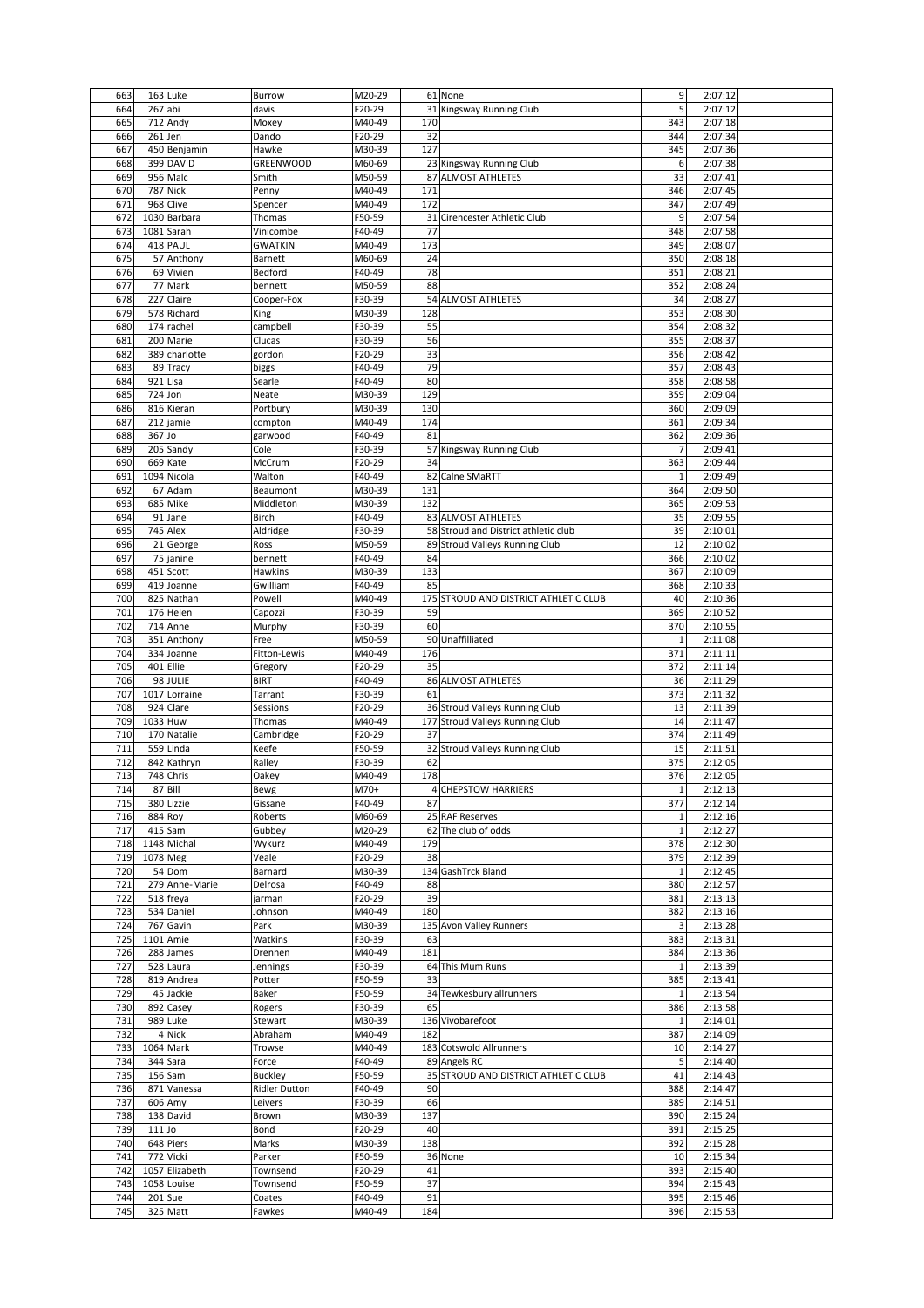| 746        |           | 814 Simon                  | Poole        | M30-39           | 139                                      | 397            | 2:15:55            |  |
|------------|-----------|----------------------------|--------------|------------------|------------------------------------------|----------------|--------------------|--|
| 747        |           | 849 Angela                 | rawlinson    | F30-39           | 67                                       | 398            | 2:16:13            |  |
| 748        |           | 977 Richard                | Steele       | M30-39           | 140 Brackla Harriers                     | $\mathbf{1}$   | 2:16:19            |  |
| 749        |           | 1140 Sophie                | Workman      | F20-29           | 42                                       | 399            | 2:16:35            |  |
| 750        |           | 1134 Frankie               | Winters      | F20-29           | 43                                       | 400            | 2:16:39            |  |
| 751        |           | 404 Francois               | Greyling     | M40-49           | 185                                      | 401            | 2:16:43            |  |
| 752        |           | 330 John                   | Fernandez    | M40-49           | 186 Comets RRC                           | $\mathbf{1}$   | 2:16:55            |  |
| 753        |           | 1007 Sandra                | Stuart       | F50-59           | 38 ALMOST ATHLETES                       | 37             | 2:16:58            |  |
| 754        |           | 229 Emma                   | Cosentino    | F30-39           | 68 Chippenham Harriers                   | $\overline{2}$ | 2:17:04            |  |
| 755        |           | 243 paul                   | creed        | M40-49           | 187                                      | 402            | 2:17:18            |  |
| 756        |           | 1152 Nicola                | York         | F20-29           | 44 SWINDON HARRIERS                      | 5              | 2:17:20            |  |
| 757        | 576 Lisa  |                            | King         | F30-39           | 69                                       | 403            | 2:17:28            |  |
| 758        |           | 193 Gavin                  | Clark        | M30-39           | 141 Gashtric Brand                       | $\mathbf{1}$   | 2:17:44            |  |
| 759        |           | 770 Gareth                 | Parker       | M30-39           | 142                                      | 404            | 2:17:49            |  |
| 760        |           | 826 Hayley                 | Pownall      | F30-39           | 70 Stroud Valleys Running Club           | 16             | 2:17:55            |  |
| 761        |           | 327 Sarah                  | Fennell      | F40-49           | 92 ALMOST ATHLETES                       | 38             | 2:17:58            |  |
|            |           |                            |              |                  |                                          |                |                    |  |
| 762        |           | 901 kate                   | russell      | F30-39           | 71 STROUD AND DISTRICT ATHLETIC CLUB     | 42             | 2:18:05            |  |
| 763        |           | 194 Oliver                 | Clark        | M20-29           | 63                                       | 405            | 2:18:07            |  |
| 764        |           | 59 Gill                    | Barrett      | F40-49           | 93 STROUD AND DISTRICT ATHLETIC CLUB     | 43             | 2:18:10            |  |
| 765        |           | 742 Richard                | Nuell        | M60-69           | 26 PORTISHEAD RUNNING CLUB               | $\overline{2}$ | 2:18:20            |  |
| 766        |           | 853 Matt                   | Reen         | M40-49           | 188                                      | 406            | 2:18:46            |  |
| 767        |           | 641 Sarah                  | Mahon        | F40-49           | 94                                       | 407            | 2:19:32            |  |
| 768        |           | 642 Ryan                   | Major        | M40-49           | 189<br>STROUD AND DISTRICT ATHLETIC CLUB | 44             | 2:19:34            |  |
| 769        |           | 265 Kim                    | Davies       | F20-29           | 45                                       | 408            | 2:19:38            |  |
| 770        |           | 874 Catharine              | Rippington   | F50-59           | 39 Stroud Valleys Running Club           | 17             | 2:19:40            |  |
| 771        |           | 216 Martin                 | Cook         | M50-59           | <b>HOGWEED TROTTERS</b><br>91            | $\overline{2}$ | 2:19:41            |  |
| 772        |           | 289 Allison                | Drinkwater   | F50-59           | 40                                       | 409            | 2:19:49            |  |
| 773        |           | 108 Rebecca                | Boast        | M40-49           | 190                                      | 410            | 2:19:55            |  |
| 774        | $600$ Jo  |                            | Lawrence     | F40-49           | 95                                       | 411            | 2:19:58            |  |
| 775        | 300 Tim   |                            | Egglestone   | M30-39           | 143<br>STROUD AND DISTRICT ATHLETIC CLUB | 45             | 2:20:03            |  |
| 776        |           | 693 shelley                | moon         | F20-29           | 46                                       | 412            | 2:20:10            |  |
| 777        |           | 454 Joanne                 | Haywood      | F30-39           | 72                                       | 413            | 2:20:27            |  |
|            |           |                            |              |                  | 144                                      | 414            |                    |  |
| 778        |           | 969 Daniel                 | Spencer      | M30-39           |                                          |                | 2:20:33            |  |
| 779        |           | 917 Nick                   | Schofield    | M20-29           | 64                                       | 415            | 2:20:37            |  |
| 780        |           | 97 James                   | Birt         | M30-39           | 145                                      | 416            | 2:21:04            |  |
| 781        |           | 76 Jon                     | Bennett      | M30-39           | 146                                      | 417            | 2:21:27            |  |
| 782        |           | 115 Claire                 | Bourne       | F40-49           | 96                                       | 418            | 2:21:36            |  |
| 783        |           | 895 Stewart                | Roper        | M60-69           | 27 None                                  | 11             | 2:21:49            |  |
| 784        |           | 898 Denise                 | Rowe         | F50-59           | 41 SLINN ALLSTARS                        | 1              | 2:21:51            |  |
| 785        |           | 985 Mark                   | Stevens      | M40-49           | 191 SLINN ALLSTARS                       | $\overline{2}$ | 2:21:51            |  |
| 786        |           | 306 Michelle               | Else         | F40-49           | 97 SLINN ALLSTARS                        | 3              | 2:21:53            |  |
| 787        |           | 255 Elizabeth              | Curtis       | F40-49           | <b>ALMOST ATHLETES</b><br>98             | 39             | 2:22:03            |  |
| 788        |           | 42 Colin                   | Baker        | M40-49           | 192                                      | 419            | 2:22:14            |  |
| 789        |           | 909 Gary                   | Sanders      | M40-49           | 193                                      | 420            | 2:22:15            |  |
| 790        |           | 716 Jayne                  | Murphy       | F30-39           | 73                                       | 421            | 2:22:18            |  |
| 791        |           | 191 Richard                | Clack        | M60-69           | 28                                       | 422            | 2:22:21            |  |
| 792        |           | 658 hayley                 | marvill      | F30-39           | 74                                       | 423            | 2:22:27            |  |
| 793        | 1141 Liz  |                            |              | F40-49           | 99                                       | 424            | 2:22:30            |  |
|            |           |                            | Worthington  |                  | 75                                       |                | 2:22:32            |  |
| 794        |           | 758 glaiza                 | Pacis        | F30-39           |                                          | 425            |                    |  |
| 795        |           | 1145 Jeremy                | Wright       | M40-49           | 194                                      | 426            | 2:22:35            |  |
| 796        |           | 973 Mhairi                 | Spring       | F30-39           | 76                                       | 427            | 2:22:37            |  |
| 797        |           | 620 Jason                  | Lloyd        | M40-49           | 195                                      | 428            | 2:22:39            |  |
| 798        | 474 lain  |                            | Hissett      | M20-29           | 65                                       | 429            | 2:22:42            |  |
| 799        |           | 252 Leah                   | Curran       | F20-29           | 47 Stroud Valleys Running Club           | 18             | 2:22:44            |  |
| 800        |           | 547 Suzie                  | Jones        | F40-49           | 100 Stroud Valleys Running Club          | 19             | 2:22:47            |  |
| 801        | 1099 Jeff |                            | Waters       | M50-59           | 92 STROUD AND DISTRICT ATHLETIC CLUB     | 46             | 2:23:03            |  |
| 802        |           | 1083 Angela                | Voss         | F30-39           | 77                                       | 430            | 2:23:13            |  |
| 803        | 473 Zoe   |                            | Hinkley      | F30-39           | 78 Nailsworth                            | $1\,$          | 2:23:18            |  |
| 804        |           | 347 Hannah                 | Foster       | F20-29           | 48                                       | 431            | 2:23:19            |  |
| 805        |           | 434 Bernadette             | Harding      | F30-39           | 79                                       | 432            | 2:23:51            |  |
| 806        |           | 897 nikita                 | rouge        | F20-29           | 49                                       | 433            | 2:24:12            |  |
| 807        |           | 386 cheryl                 | goodenough   | F30-39           | 80                                       | 434            | 2:24:16            |  |
| 808        |           | 60 Kerry                   | Bartram      | F30-39           | 81                                       | 435            | 2:24:25            |  |
| 809        |           | 61 Simon                   | Bartram      | M30-39           | 147                                      | 436            | 2:24:30            |  |
| 810        |           |                            |              |                  | 4 DURSLEY RUNNING CLUB                   |                |                    |  |
| 811        |           |                            |              |                  |                                          |                |                    |  |
|            |           | 465 Annette                | Heylings     | F60-69           |                                          | 14             | 2:24:32            |  |
|            |           | 1131 Tracey                | Wilson       | F40-49           | 101                                      | 437            | 2:24:50            |  |
| 812        |           | 553 John                   | Kay          | M30-39           | 148                                      | 438            | 2:25:21            |  |
| 813        |           | 1097 Deborah               | Ward         | F40-49           | 102                                      | 439            | 2:25:30            |  |
| 814        |           | 254 Lyndsay                | Curry        | F30-39           | 82                                       | 440            | 2:25:48            |  |
| 815        | 426 Liz   |                            | Halford      | F40-49           | 103                                      | 441            | 2:25:48            |  |
| 816        |           | 820 Rebecca                | Poulton      | F30-39           | 83                                       | 442            | 2:25:50            |  |
| 817        |           | 1036 Miriam                | Thomas       | F40-49           | 104 Stroud Valleys Running Club          | 20             | 2:25:56            |  |
| 818        |           | 953 Kara                   | Smith        | F20-29           | 50                                       | 443            | 2:26:02            |  |
| 819        |           | 354 Rachael                | Fry          | F40-49           | 105                                      | 444            | 2:26:24            |  |
| 820        |           | 548 Matthew                | Jordan       | M40-49           | 196                                      | 445            | 2:26:35            |  |
| 821        |           | 967 keda                   | sparrow.     | F40-49           | 106                                      | 446            | 2:26:50            |  |
| 822        |           | 348 Roly                   | Foster       | Junior Mal       | $\overline{4}$                           | 447            | 2:27:17            |  |
| 823        |           | 339 Rebecca                | Fletcher     | F30-39           | 84                                       | 448            | 2:27:35            |  |
| 824        |           | 1038 Katie                 | Thomson      | F20-29           | 51 STROUD AND DISTRICT ATHLETIC CLUB     | 47             | 2:27:39            |  |
| 825        |           | 818 Steve                  | Porter       | M20-29           | 66                                       | 449            | 2:27:40            |  |
| 826        |           | 948 Ben                    | Smith        | M20-29           | 67 N/A                                   | 11             | 2:28:01            |  |
|            |           |                            |              |                  | 149 DURSLEY RUNNING CLUB                 |                |                    |  |
| 827<br>828 |           | 587 Damian<br>955 Lorraine | Lai<br>Smith | M30-39<br>F30-39 | 85                                       | 15<br>450      | 2:28:04<br>2:28:09 |  |